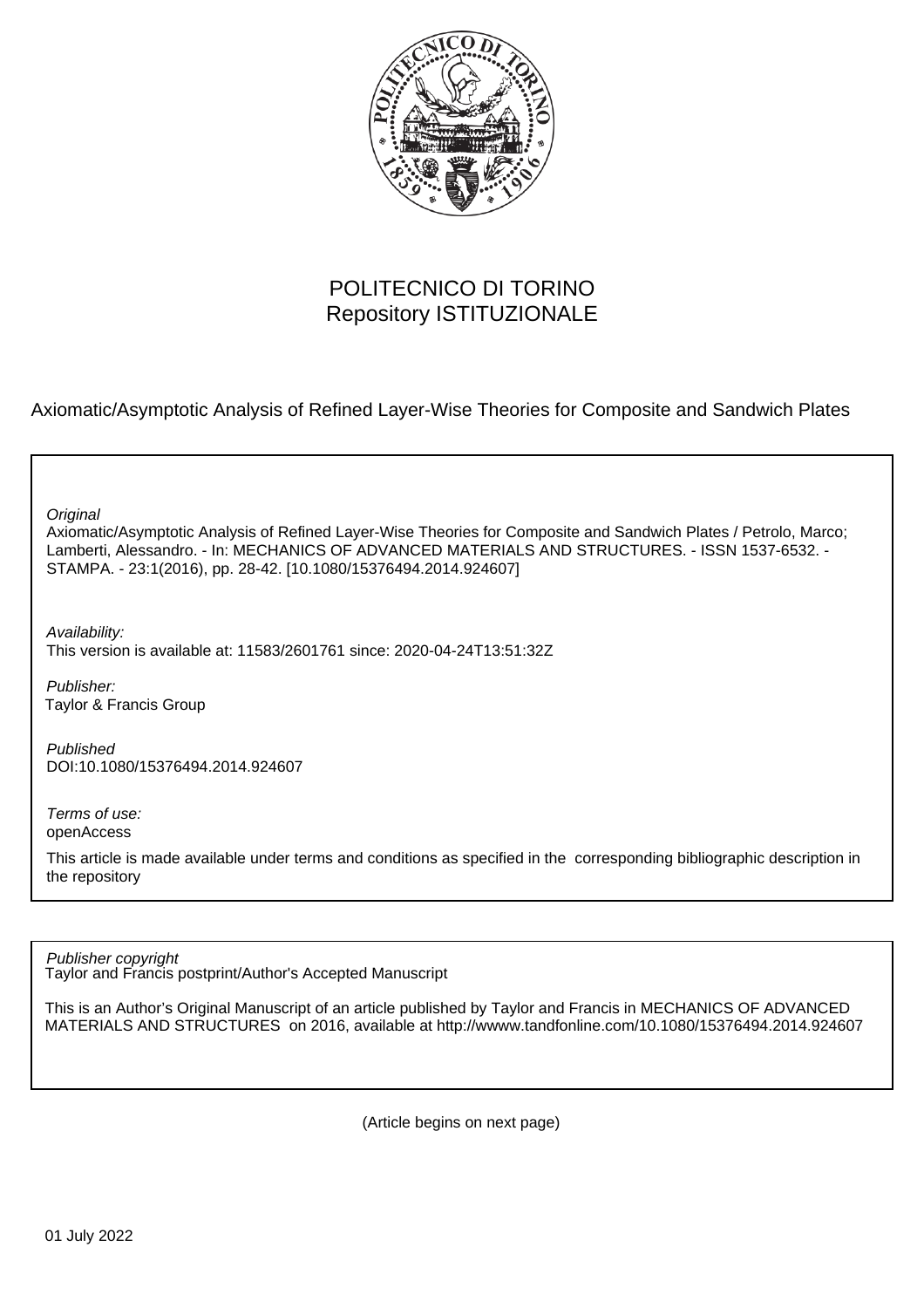# Axiomatic/asymptotic analysis of refined layer-wise theories for composite and sandwich plates

Marco Petrolo <sup>∗</sup> , Alessandro Lamberti †

Department of Mechanical and Aerospace Engineering, Politecnico di Torino, 10129 Torino, Italy

Accepted Paper:

Reference Number MAMS 09052013

Author for correspondence:

Marco Petrolo, Researcher Assistant, Department of Mechanical and Aerospace Engineering, Politecnico di Torino, Corso Duca degli Abruzzi 24, 10129, Torino, Italy, tel: +39 011 090 6869, fax: +39 011 090 6899, e-mail: marco.petrolo@polito.it, website: www.mul2.com

<sup>∗</sup>Researcher Assistant, e-mail: marco.petrolo@polito.it †PhD student, e-mail: alessandro.lamberti@polito.it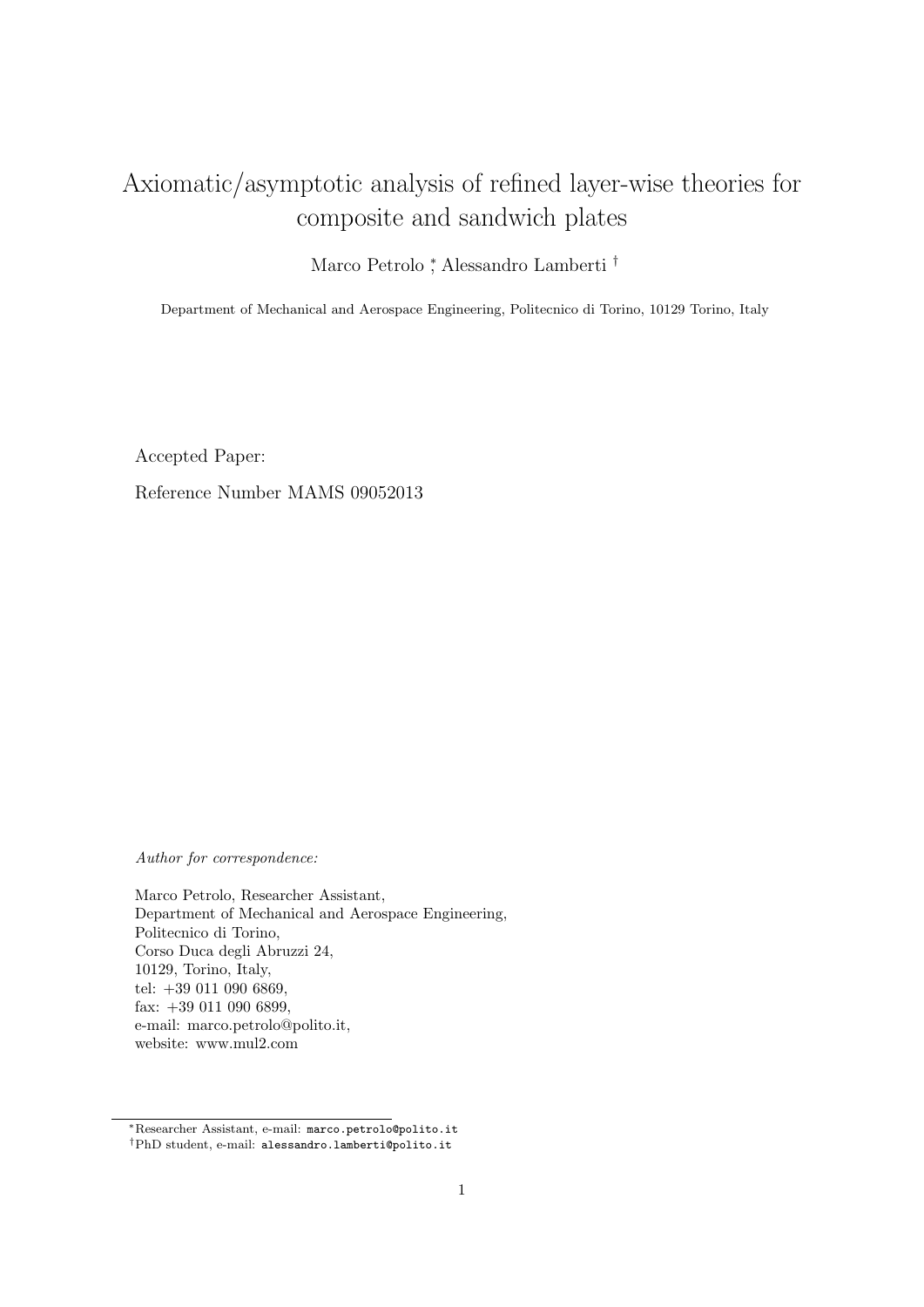## Abstract

This paper deals with layer-wise (LW) models for composite and sandwich plates. Refined layer-wise models are built according to the Carrera Unified Formulation (CUF) which has been developed over the last decade for beams, plate and shell theories. CUF allows the hierarchical implementation of refined models based on any-order expressions of the unknown variables. In this paper, displacement variables are expanded along the layer thickness through Legendre polynomials. Comparisons with previous analysis based on Equivalent Single Layer (ESL) approaches are given. The effect of each term of the expansion on the accuracy of stress/displacement components for the static response of composite and sandwich plates is analyzed. Ineffective terms are discarded from the expansion in order to save computational cost. The reduced models obtained, which are denoted as mixed axiomatic/asymptotic models, are as accurate as full expansion models. Numerical analysis is restricted to closed-form solutions via Naviertype solutions. A number of problems related to laminated and sandwich structures are solved and related reduced models are built by varying geometrical, lay-up and mechanical parameters. Results show that in some cases (in particular those related to sandwich plates) reduced layer-wise models can save up to 50% of the degrees-of-freedom of the full models without significant accuracy losses. It is found that the significant terms related to reduced models are very much subordinated to the problems considered and that from that point of view the use of a framework that can generate any theory, such as CUF, appears very suitable to build reduced models for plates.

Keywords: plate, layer-wise, composites, unified formulation, refined models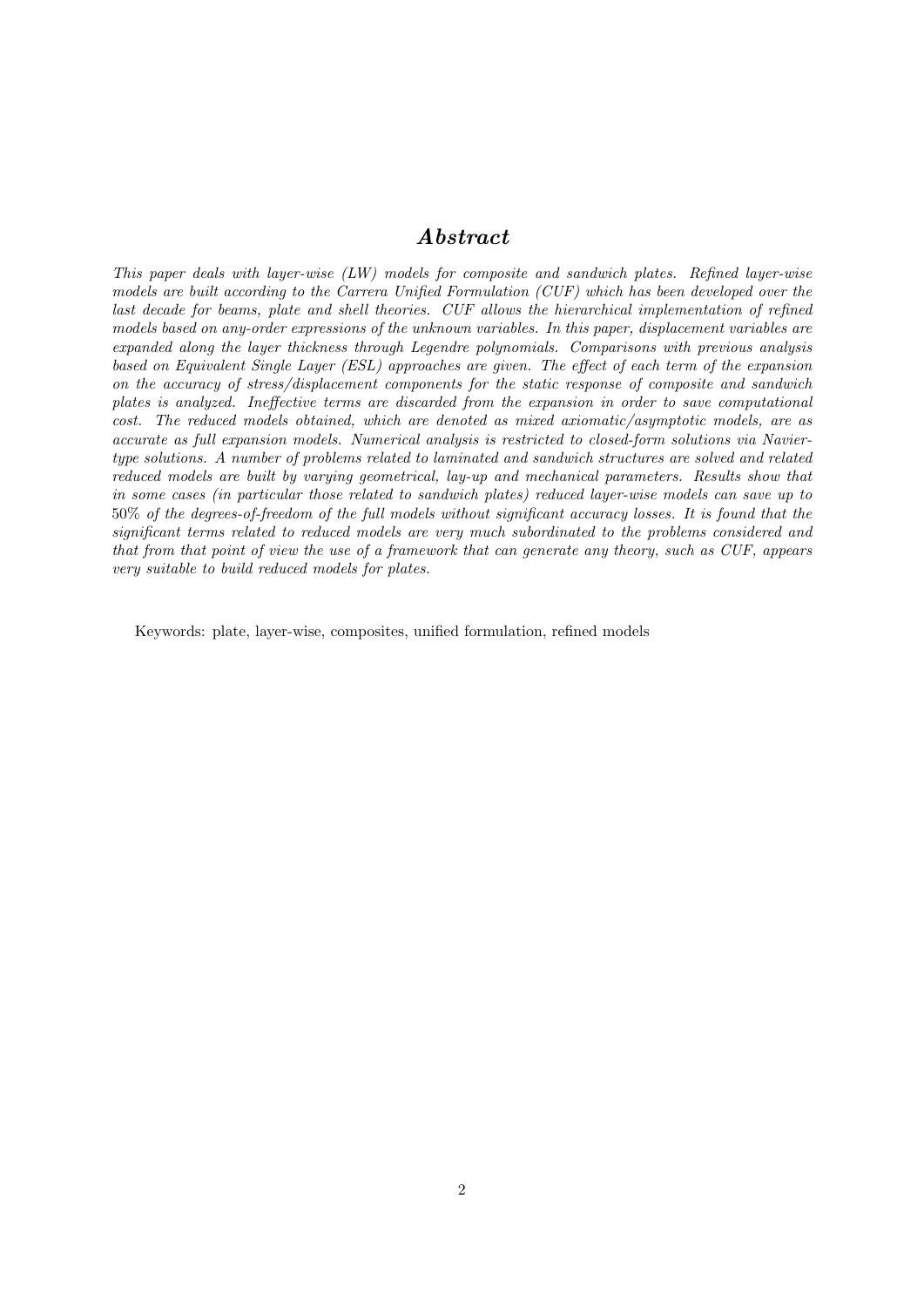# 1 Introduction

During the last decades the analysis of structures has experienced a continuous development due to the need to analyze innovative structures, such as laminated and sandwich plates, and the possibilities offered by computer analysis. Refined plate/shell/beam models have been proposed to enhance the analysis capabilities of classical models such as Euler-Bernoulli and Timoshenko ([1, 2, 3] for beams and Kirchhoff and Reissner-Mindlin [4, 5, 6]) for plates.

This paper deals with advanced plate models for composite structures and, in the following, a brief overview of some of the most important contributions in this field is given. An in-depth analysis of plate models can be found in the excellent works written by Ambartsumian [7], Librescu and Reddy [8], Grigolyuk and Kulikov [9] and [10].

Structural models can be developed through axiomatic and asymptotic methods. The former are based on the intuition of scientists to create simplified kinematic models which neglect some characteristics of the mechanical behavior of a structure. For example, the Kirchoff plate does not consider the shear effects and the thickness stretching. A further way to develop structural models is based on the asymptotic method through the expansion of characteristic parameters of the structures (e.g. the length-to-thickness ratio). Excellent works on the asymptotic method for plates and shells can be found in [11], [12], [13], [14], [15], [16], [17].

Plate models can be developed according to two main approaches, the Equivalent Single Layer (ESL) approach and the Layer Wise (LW) approach. The former models a laminated plate as a single "equivalent" lamina. The latter exploits independent variables in each layer, that is, independent kinematic assumptions can be considered in each layer. As the number of plies of a laminated plate increases the number of unknowns in ESL is constant and in LW increases. A comprehensive review of these models can be found in [18] where the author points out the main differences between ESL and LW models. According to the author, two main types of the LW approach exist, partial LW theories where only two in-plane displacement components are expanded, and the full LW approach, where all the displacement components are expanded. In addition the author highlights that a thick plate can be profitably analyzed by means of an LW approach rather than an ESL approach. The study of static, free vibration and buckling responses of general laminated thick composite plates was conducted by [19] where a layer-wise finite element method (FEM) was employed. An interesting application of LW approach for free vibration analysis of composite and sandwich plates can be found in [20]. In [21] the author considers a combination of a layer-wise approach and a multiquadrics discretization method in order to accurately predict the displacement field of laminated composite and sandwich plates. The LW approach can be profitably employed in order to account for multiple delaminations between layers as reported in [22]. Another interesting use of the LW approach can found in [23] where the analysis of multi-layered plates with embedded/surface bonded piezoelectric/magnetostrictive layers was carried out employing the layer-wise mixed finite element method.

The present work is based on the Carrera Unified Formulation. CUF has been developed over the last decade for beams, plates and shells. In the CUF framework, the unknown variables are described via expansions of the thickness coordinate of the plate. The expansion order and type are free parameters of the analysis. Stiffness, mass and loading arrays are obtained through a set of fundamental nuclei whose form does not depend on either the expansion order nor on the choice made for the base functions. More details about CUF can be found in [24] and in the books by Carrera et alii [25, 26].

CUF has been successfully extended to LW [27, 28, 29]. In [30], analytical closed form solutions for the free vibration analysis of multilayered plates have been presented. In [31], the authors employ the LW approach and CUF model to analyze the linearized buckling of laminated plates. Whereas in [32] attention was paid to the analysis of sandwich plates by means of the LW and ESL approaches and CUF. The present work exploits the so-called mixed axiomatic/asymptotic method recently proposed by Carrera and Petrolo [33, 34]. This method is based on a preliminary axiomatic choice of a refined model obtained through CUF and, then, it allows us to evaluate the effectiveness of each higher-order term of a structural theory against a reference solution. Those variables whose influence cannot be neglected are retained. This leads to the development of reduced models whose accuracies are equivalent to those of full higher-order models. The influence of each term can be evaluated for different values of geometrical and material parameters, such as the thickness-to-length ratio or the orthotropic ratio in order to obtain asymptotic-like results. The mixed axiomatic has been recently applied to ESL plate [33, 35, 36] and beam [34, 37] models. In [36], this method was adopted to build the so-called Best Theory Diagram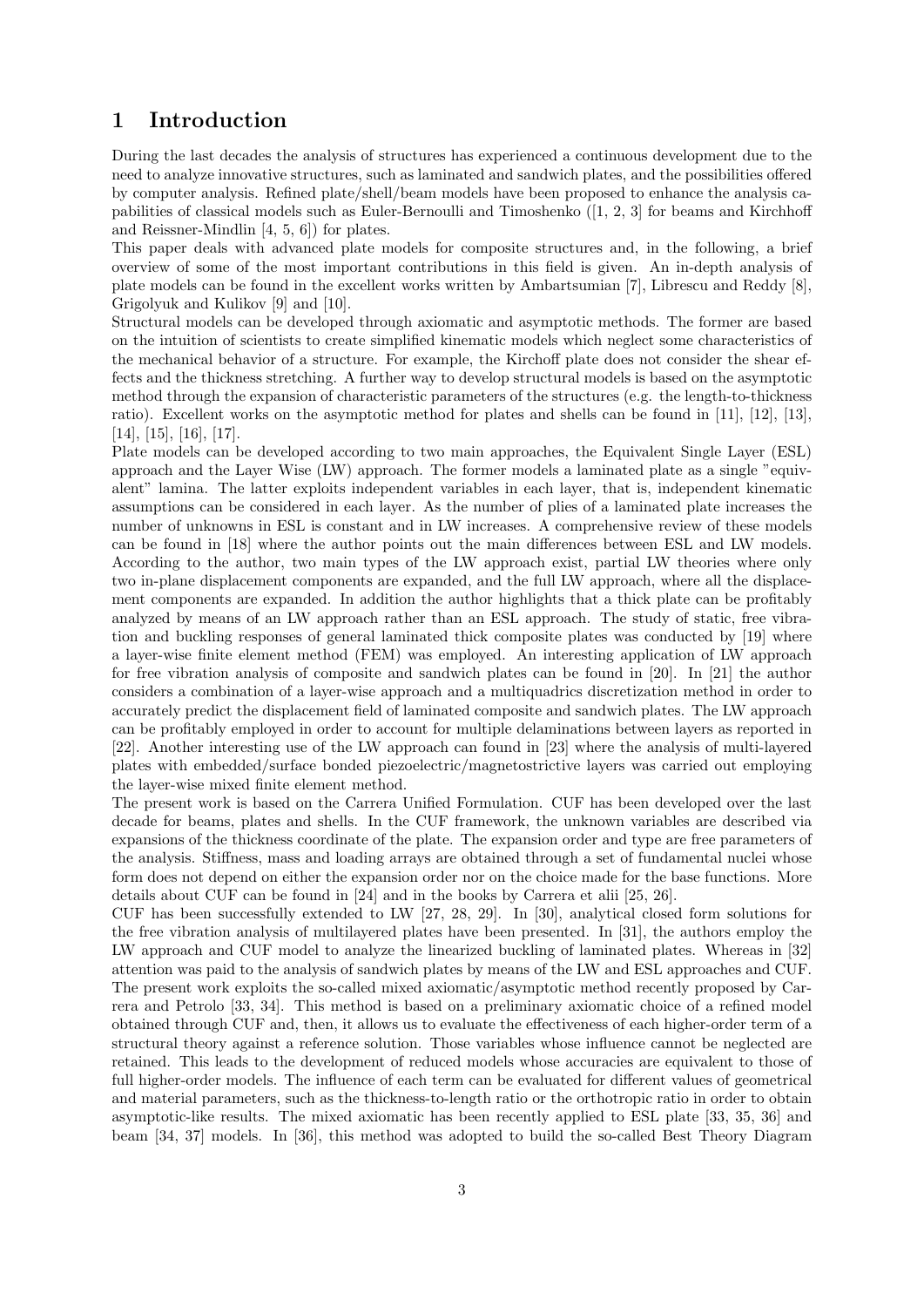where, for a given structural problem and a given accuracy, the structural model with the minimum number of unknown variables can be read.

The mixed axiomatic/asymptotic method is applied to LW plate models in this paper. This work is restricted to plate geometries, and is based on closed-form solutions and exploits the Principle of Virtual Displacement (PVD). This paper is organized as follows: a description of the adopted formulation is provided in Sec. 2; the strategy employed to evaluate the effectiveness of terms of various plate theories is presented in Sec. 3. Results and recommendations are reported in Sec 4. Conclusions are discussed in Sec. 5.

# 2 Carrera Unified Formulation

A brief overview of CUF is given in the following; more details can be found in [24], [25] and [26].

#### 2.1 Equivalent Single Layer and Layer Wise approaches

According to CUF the displacement field of a structural model can be described as:

$$
\mathbf{u} = F_{\tau} \mathbf{u}_{\tau} \qquad \tau = 1, 2, \dots, N_{\text{EXP}} \tag{1}
$$

where **u** is the displacement vector,  $N_{\text{EXP}}$  is the number of terms of the expansion and  $\mathbf{u}_{\tau}$  are the unknown variables.  $F_{\tau}$  are Mc-Laurin functions of z defined as  $F_{\tau} = z^{\tau-1}$ , where z is the thickness coordinate (see Fig. 1). This approach can be seen as an Equivalent Single Layer method. In the following the ESL models are synthetically indicated as EDN, where N is the expansion order. An example of an ED4 displacement field is reported,

$$
u_x = u_{x_1} + z u_{x_2} + z^2 u_{x_3} + z^3 u_{x_4} + z^4 u_{x_5}
$$
  
\n
$$
u_y = u_{y_1} + z u_{y_2} + z^2 u_{y_3} + z^3 u_{y_4} + z^4 u_{y_5}
$$
  
\n
$$
u_z = u_{z_1} + z u_{z_2} + z^2 u_{z_3} + z^3 u_{z_4} + z^4 u_{z_5}
$$
\n(2)

As mentioned in [33], classical models such as CLT and FSDT can be considered as special cases of full linear expansion (ED1). Another possible approach is the Layer Wise method which describes the displacement field of each single layer of a plate as

$$
\mathbf{u}^k = F_t \cdot \mathbf{u}_t^k + F_b \cdot \mathbf{u}_b^k + F_r \cdot \mathbf{u}_r^k = F_\tau \mathbf{u}_\tau^k \qquad \tau = t, b, r \ r = 2, 3, \dots, N \qquad k = 1, 2, \dots, N_l \tag{3}
$$

where k is the generic k-layer of a plate and  $N_l$  is the number of the layers. Subscripts t and b correspond to the top and the bottom of a layer. Functions  $F_\tau$  depend on a coordinate  $\zeta_k$  whose range is  $-1 \leq \zeta_k \leq 1$ . Functions  $F_{\tau}$  are derived from the Legendre polynomials according to the following equations

$$
F_t = \frac{P_0 + P_1}{2} \qquad F_b = \frac{P_0 - P_1}{2} \qquad F_r = P_r - P_{r-2} \qquad r = 2, 3, ..., N \tag{4}
$$

The Legendre polynomials used for the fourth order theory are

$$
P_0 = 1 \quad P_1 = \zeta_k \quad P_2 = \frac{3\zeta_k^2 - 1}{2} \quad P_3 = \frac{5\zeta_k^3 - 3\zeta_k}{2} \quad P_4 = \frac{35\zeta_k^4}{8} - \frac{15\zeta_k^2}{4} + \frac{3}{8} \tag{5}
$$

LW models require the compatibility of displacement at the interfaces, that is

$$
\mathbf{u}_t^k = \mathbf{u}_b^{k+1} \qquad k = 1, \dots, N_l - 1 \tag{6}
$$

In the following LW models are synthetically indicated as LDN, where N is the expansion order. An example of LD4 layer displacement field is

$$
u_x^k = F_t u_{xt}^k + F_2 u_{x2}^k + F_3 u_{x3}^k + F_4 u_{xt}^k + F_b u_{xt}^k u_y^k = F_t u_{yt}^k + F_2 u_{y2}^k + F_3 u_{y3}^k + F_4 u_{yt}^k + F_b u_{yb}^k u_z^k = F_t u_{zt}^k + F_2 u_{z2}^k + F_3 u_{z3}^k + F_4 u_{zt}^k + F_b u_{zt}^k
$$
\n(7)

More details on this approach can be found in [25].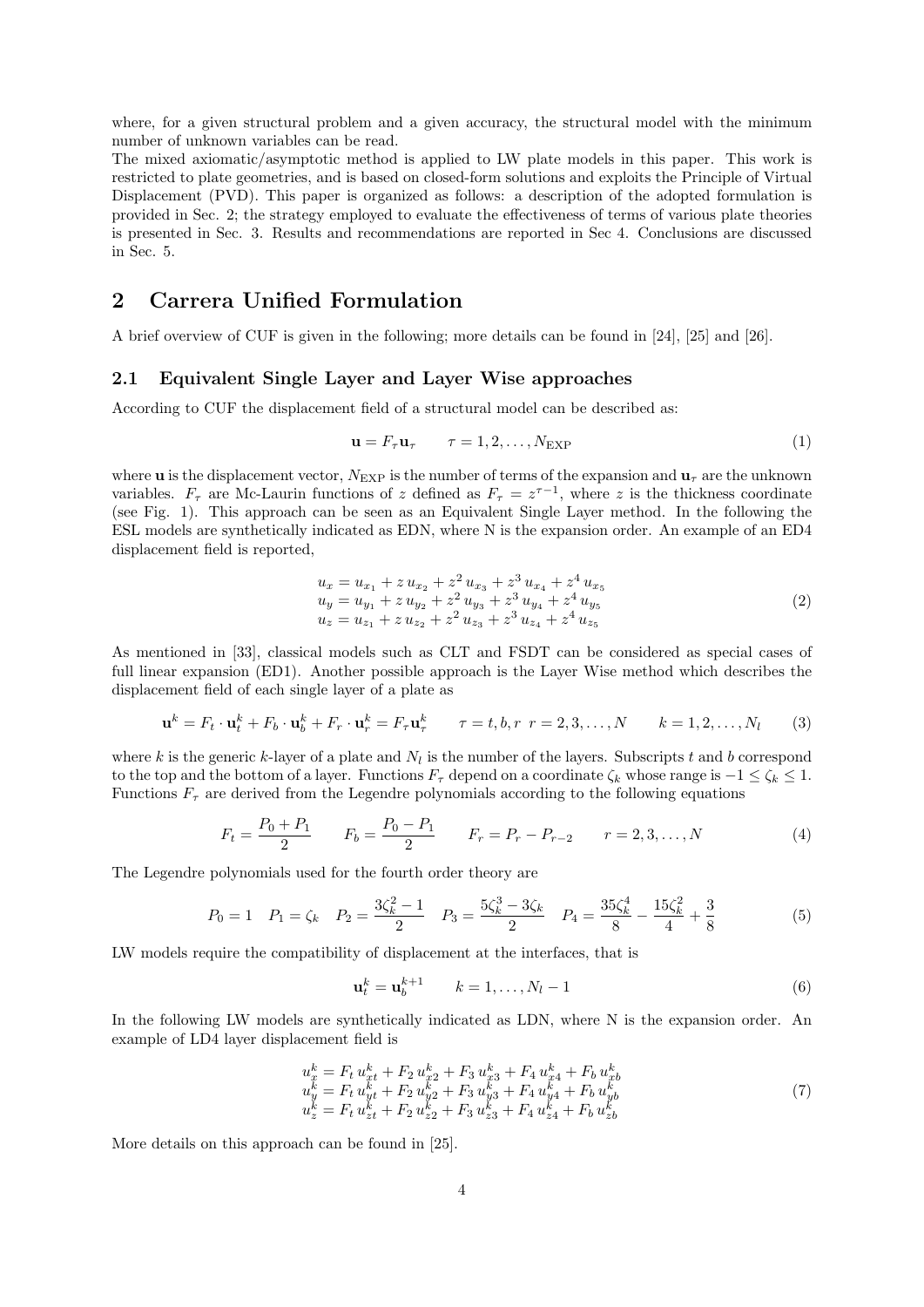#### 2.2 Geometric and Constitutive Relations

The coordinate frame adopted is presented in Fig. 1. The lengths of the plate sides along  $x$  and  $y$  axes are indicated respectively as a and b. The thickness of the plate is denoted as h. The stresses,  $\sigma^k$ , and the strains,  $\epsilon^k$ , of the generic k-th layer are grouped as follows:

$$
\sigma_p^k = \begin{cases}\n\sigma_{xx}^k & \sigma_{yy}^k & \sigma_{xy}^k\n\end{cases}^\text{T}, \quad \epsilon_p^k = \begin{cases}\n\epsilon_{xx}^k & \epsilon_{yy}^k & \epsilon_{xy}^k\n\end{cases}^\text{T} \n\sigma_n^k = \begin{cases}\n\sigma_{xz}^k & \sigma_{yz}^k & \sigma_{zz}^k\n\end{cases}^\text{T}, \quad \epsilon_n^k = \begin{cases}\n\epsilon_{xz}^k & \epsilon_{yz}^k & \epsilon_{zz}^k\n\end{cases}^\text{T}
$$
\n(8)

Subscript  $n$  is related to the in-plane components, whereas  $p$  refers to the out-of-plane components. In the case of linear theory, the strain-displacement relations are

$$
\epsilon_p^k = \mathbf{D}_p^k \mathbf{u}^k \qquad \epsilon_n^k = \mathbf{D}_n^k \mathbf{u}^k = (\mathbf{D}_{n\Omega} + \mathbf{D}_{nz}) \mathbf{u}^k \tag{9}
$$

with

$$
\mathbf{D}_p = \begin{bmatrix} \frac{\partial}{\partial x} & 0 & 0\\ 0 & \frac{\partial}{\partial y} & 0\\ \frac{\partial}{\partial y} & \frac{\partial}{\partial x} & 0 \end{bmatrix}
$$
(10)

$$
\mathbf{D}_{n\Omega} = \begin{bmatrix} 0 & 0 & \frac{\partial}{\partial x} \\ 0 & 0 & \frac{\partial}{\partial y} \\ 0 & 0 & 0 \end{bmatrix}
$$
 (11)

$$
\mathbf{D}_{nz} = \begin{bmatrix} \frac{\partial}{\partial z} & 0 & 0\\ 0 & \frac{\partial}{\partial z} & 0\\ 0 & 0 & \frac{\partial}{\partial z} \end{bmatrix}
$$
(12)

In the case of orthotropic materials, the following constitutive law holds:

$$
\sigma^k = \mathbf{C}^k \,\epsilon^k \tag{13}
$$

According to Eqs. 8, the previous equation becomes

$$
\sigma_p^k = \tilde{\mathbf{C}}_{pp}^k \epsilon_p^k + \tilde{\mathbf{C}}_{pn}^k \epsilon_n^k \qquad \sigma_n^k = \tilde{\mathbf{C}}_{np}^k \epsilon_p^k + \tilde{\mathbf{C}}_{nn}^k \epsilon_n^k \tag{14}
$$

where matrices  $\tilde{\mathbf{C}}_{pp}^k$ ,  $\tilde{\mathbf{C}}_{nn}^k$ ,  $\tilde{\mathbf{C}}_{pn}^k$  and  $\tilde{\mathbf{C}}_{np}^k$  are

$$
\tilde{\mathbf{C}}_{pp}^{k} = \begin{bmatrix} \tilde{C}_{11} & \tilde{C}_{12} & \tilde{C}_{16} \\ \tilde{C}_{12} & \tilde{C}_{22} & \tilde{C}_{26} \\ \tilde{C}_{16} & \tilde{C}_{26} & \tilde{C}_{66} \end{bmatrix}^{k}
$$
(15)

$$
\tilde{\mathbf{C}}_{nn}^{k} = \begin{bmatrix} \tilde{C}_{55} & \tilde{C}_{45} & 0 \\ \tilde{C}_{45} & \tilde{C}_{44} & 0 \\ 0 & 0 & \tilde{C}_{33} \end{bmatrix}^{k} \tag{16}
$$

$$
\tilde{\mathbf{C}}_{pn}^{k} = \tilde{\mathbf{C}}_{np}^{k} = \begin{bmatrix} 0 & 0 & \tilde{C}_{13} \\ 0 & 0 & \tilde{C}_{23} \\ 0 & 0 & \tilde{C}_{36} \end{bmatrix}^{k} \tag{17}
$$

For the sake of brevity, the dependence of the elastic coefficients  $[\tilde{C}]_{ij}^k$  on Young's modulus, Poisson's ratio, the shear modulus and the fiber angle is not reported. It can be found in [38] or [18].

#### 2.3 Governing Differential Equations

The governing equations are obtained via the Principle of Virtual Displacement (PVD),

$$
\sum_{k=1}^{N_l} \int_{\Omega_k} \int_{A_k} \left( \delta \epsilon_p^{k^T} \sigma_p^k + \delta \epsilon_n^{k^T} \sigma_n^k \right) d\Omega_k dz = \sum_{k=1}^{N_l} \delta L_e^k \tag{18}
$$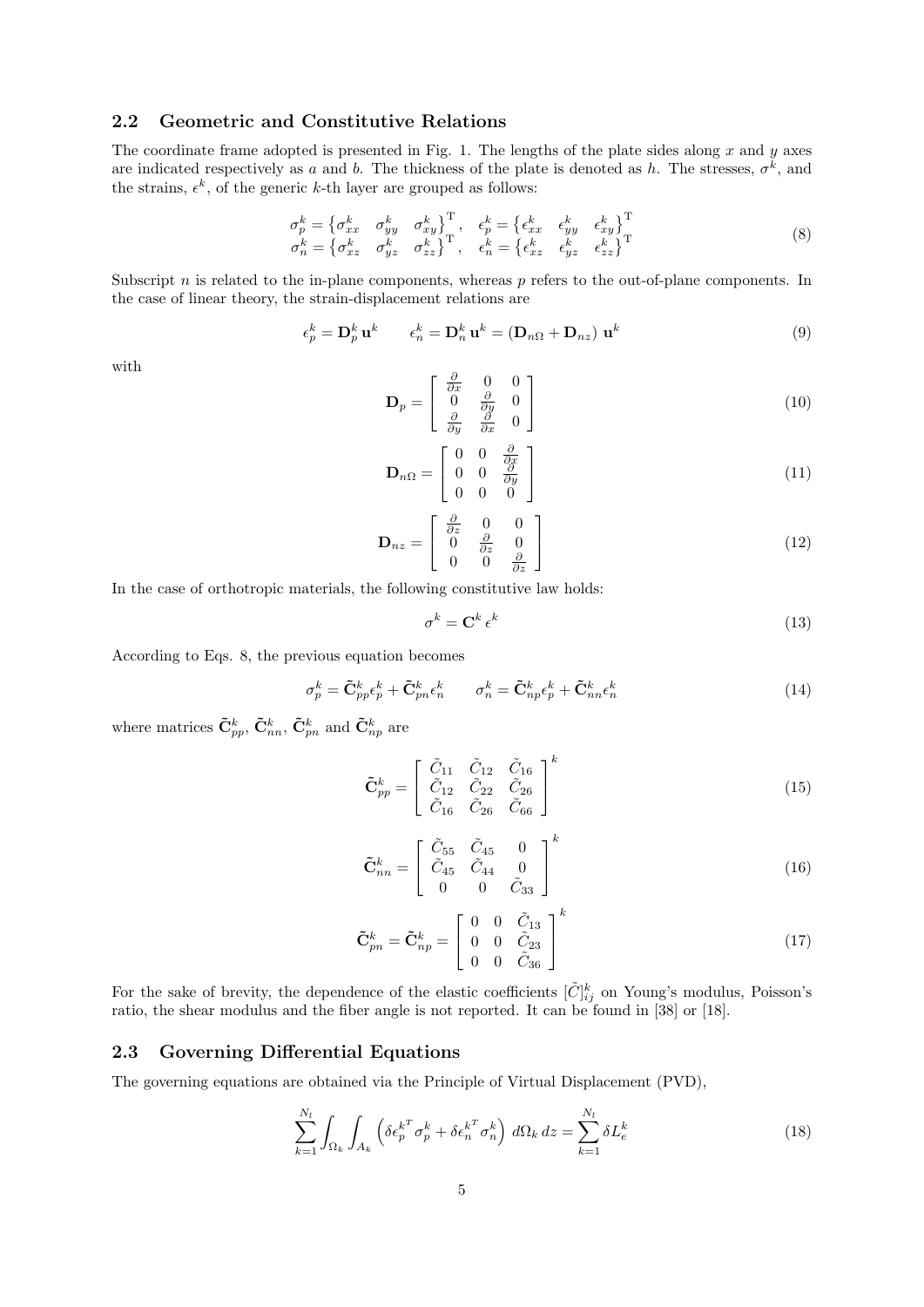The integration domains  $\Omega_k$  and  $A_k$  indicate the reference plane of the lamina and its thickness. The term  $\sum_{k=1}^{N_l} \delta L_e^k$  indicates the virtual variation of the work of the external loadings. CUF approach applied to Eq. 18 leads to governing equations given in terms of fundamental nuclei which are formally independent of the expansion order N and the description of the variables (LW or ESL). Using Eqs. 9 and 14, Eq. 18 becomes

$$
\int_{\Omega_{k}} \int_{A_{k}} \left\{ \left( \mathbf{D}_{p} \delta \mathbf{u}^{k} \right)^{T} \left[ \left( \mathbf{C}_{pp}^{k} \mathbf{D}_{p} + \mathbf{C}_{pn}^{k} \left( \mathbf{D}_{np} + \mathbf{D}_{nz} \right) \right) \mathbf{u}^{k} \right] + \left( \left( \mathbf{D}_{np} + \mathbf{D}_{nz} \right) \delta \mathbf{u}^{k} \right)^{T} \left[ \left( \mathbf{C}_{pn}^{k} \mathbf{D}_{p} + \mathbf{C}_{nn}^{k} \left( \mathbf{D}_{np} + \mathbf{D}_{nz} \right) \right) \right] \mathbf{u}^{k} \right\} d\Omega_{k} dz = \delta L_{e}^{k} \tag{19}
$$

Using equation 3 the previous equation can be written as:

$$
\int_{\Omega_{k}} \int_{A_{k}} \left\{ \left( \mathbf{D}_{p} \left( F_{s} \delta \mathbf{u}_{s}^{k} \right) \right)^{T} \left[ \left( \mathbf{C}_{pp}^{k} \mathbf{D}_{p} + \mathbf{C}_{pn}^{k} \left( \mathbf{D}_{np} + \mathbf{D}_{nz} \right) \right) \left( F_{\tau} \mathbf{u}_{\tau}^{k} \right) \right] \right. \\
\left. + \left( \left( \mathbf{D}_{np} + \mathbf{D}_{nz} \right) \left( F_{s} \delta \mathbf{u}_{s}^{k} \right) \right)^{T} \left[ \left( \mathbf{C}_{np}^{k} \mathbf{D}_{p} + \mathbf{C}_{nn}^{k} \left( \mathbf{D}_{np} + \mathbf{D}_{nz} \right) \right) \left( F_{\tau} \mathbf{u}_{\tau}^{k} \right) \right] \right\} d\Omega_{k} dz = \delta L_{e}^{k} \tag{20}
$$

The following notation is introduced

$$
\left(E_{\tau s}, E_{\tau_{,z}s}, E_{\tau s,z}, E_{\tau s}, E_{\tau_{,z}s,z}\right) = \int_{A_k} \left(F_{\tau} F_s, F_{\tau_{,z}} F_s, F_{\tau} F_{s,z}, F_{\tau_{,z}} F_{s,z}\right) dz \tag{21}
$$

where the subscript  $z$  indicates partial derivative with respect to  $z$ . Equation 20 becomes

$$
\int_{\Omega_{k}} \left[ \left( \mathbf{D}_{p} \delta \mathbf{u}_{s}^{k} \right)^{T} \left( E_{\tau s} \mathbf{C}_{pp}^{k} \mathbf{D}_{p} \mathbf{u}_{\tau}^{k} + E_{\tau s} \mathbf{C}_{pn}^{k} \mathbf{D}_{np} \mathbf{u}_{\tau}^{k} + E_{\tau, z} s \mathbf{C}_{pn}^{k} \mathbf{u}_{\tau}^{k} \right) \right] + \left( \mathbf{D}_{np} \delta \mathbf{u}_{s}^{k} \right)^{T} \left( E_{\tau s} \mathbf{C}_{np}^{k} \mathbf{D}_{p} \mathbf{u}_{\tau}^{k} + E_{\tau s} \mathbf{C}_{nn}^{k} \mathbf{D}_{np} \mathbf{u}_{\tau}^{k} + E_{\tau, z} s \mathbf{C}_{nn}^{k} \mathbf{u}_{\tau}^{k} \right) \right] + \left( \delta \mathbf{u}_{s}^{k} \right)^{T} \left( E_{\tau s,z} \mathbf{C}_{np}^{k} \mathbf{D}_{p} \mathbf{u}_{\tau}^{k} + E_{\tau s,z} \mathbf{C}_{nn}^{k} \mathbf{D}_{np} \mathbf{u}_{\tau}^{k} + E_{\tau, z} s, z \mathbf{C}_{nn}^{k} \mathbf{u}_{\tau}^{k} \right) \right] d\Omega_{k} = \delta L_{e}^{k} \tag{22}
$$

The integration by parts is required to obtain the strong form of the differential equations on  $\Omega_k$  and boundary conditions on  $\Gamma_k$ . Let us assume that  $\phi$  and  $\varphi$  are two generic columns of displacements or stresses, the integration by parts states

$$
\int_{\Omega_k} \left(\mathbf{D}_{\Omega} \boldsymbol{\phi}\right)^T \boldsymbol{\varphi} d\Omega_k = -\int_{\Omega_k} \boldsymbol{\phi}^T \mathbf{D}_{\Omega}^T \boldsymbol{\varphi} d\Omega_k + \int_{\Gamma_k} \boldsymbol{\phi}^T \mathbf{I}_{\Omega} \boldsymbol{\varphi} d\Gamma_k \tag{23}
$$

where  $\Omega = p$ , np and  $\mathbf{D}_{\Omega}$  denotes a generic array including only first order partial differential operators with respect to the in-plane coordinates  $x, y$ . The governing equations are

$$
\delta \mathbf{u}_s^{k^{\tau}} : \mathbf{K}_{uu}^{k\tau s} \mathbf{u}_\tau^k = \mathbf{P}_{u\tau}^k
$$
\n(24)

and the boundary conditions are

$$
\Pi_{uu}^{k\,\tau\,s}u_{\tau}^k = \Pi_{uu}^{k\,\tau\,s}\,\overline{u}_{\tau}^k\tag{25}
$$

 $\mathbf{P}_{u \tau}^{k}$  is the external load in Eq. 24. The fundamental nuclei,  $\mathbf{K}_{uu}^{k \tau s}$  and  $\mathbf{\Pi}_{uu}^{k \tau s}$ , are assembled through the depicted indexes,  $\tau$  and s, which consider the order of the expansion in z for the displacements. Superscript  $k$  denotes the assembly on the number of layers. The explicit form of the fundamental nuclei is

$$
\mathbf{K}_{uu}^{k\tau s} = \left(-\mathbf{D}_p^T\right) \left[\mathbf{C}_{pp}^k E_{\tau s} \mathbf{D}_p + \mathbf{C}_{pn}^k E_{\tau s} \mathbf{D}_{np} + \mathbf{C}_{pn}^k E_{\tau,s}\right] \n- \left(\mathbf{D}_{np}^T\right) \left[\mathbf{C}_{pn}^k E_{\tau s} \mathbf{D}_p + \mathbf{C}_{nn}^k E_{\tau s} \mathbf{D}_{np} + \mathbf{C}_{nn}^k E_{\tau,s}\right] \n+ \left[\mathbf{C}_{np}^k E_{\tau s,z} \mathbf{D}_p + \mathbf{C}_{nn}^k E_{\tau s,z} \mathbf{D}_{np} + \mathbf{C}_{nn}^k E_{\tau,s s,z}\right]
$$
\n(26)

and for the boundary conditions

$$
\Pi_{uu}^{k\tau s} = (I_p)[C_{pp}^k E_{\tau s} D_p + C_{np}^k E_{\tau s} D_{np} + C_{pn}^k E_{\tau,s}] + (I_{np})[C_{pn}^k E_{\tau s} D_p + C_{nn}^k E_{\tau s} D_{np} + C_{nn}^k E_{\tau,s}]
$$
\n(27)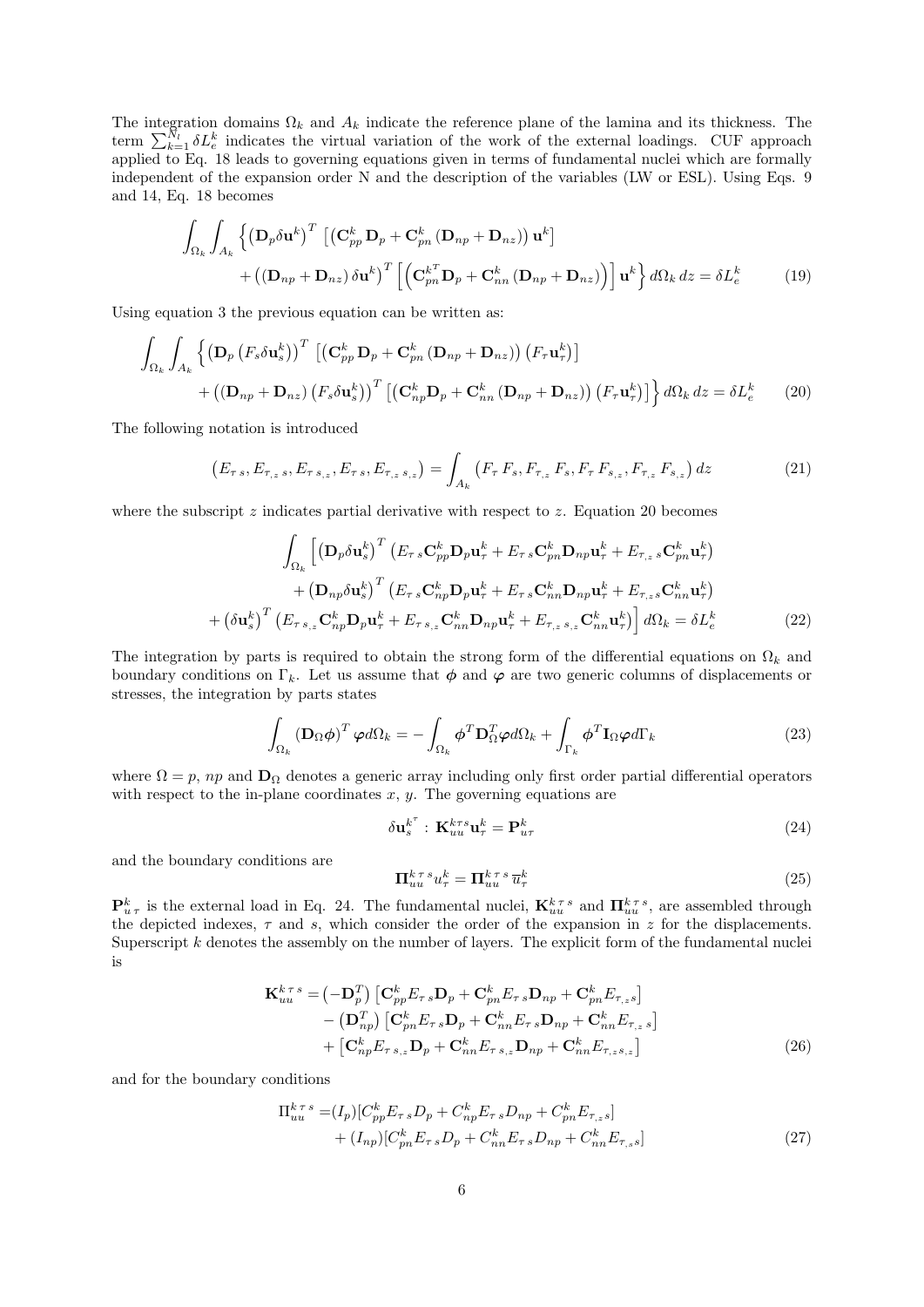The following additional arrays have been introduced to perform the integration by parts:

$$
\mathbf{I}_p = \begin{bmatrix} 1 & 0 & 0 \\ 0 & 1 & 0 \\ 1 & 1 & 0 \end{bmatrix} \tag{28}
$$

$$
\mathbf{I}_{np} = \left[ \begin{array}{ccc} 0 & 0 & 1 \\ 0 & 0 & 1 \\ 0 & 0 & 0 \end{array} \right] \tag{29}
$$

#### 2.4 Navier solution

In this paper the closed-form solution proposed by Navier for simply supported orthotropic plates is exploited. The following properties hold:

$$
C_{pp16} = C_{pp26} = C_{pn63} = C_{pn36} = C_{nn45} = 0
$$
\n(30)

The terms  $\mathbf{u}_{\tau}^{k}$  are expressed as

$$
u_{x_{\tau}}^{k} = \sum_{m,n} \hat{U}_{x_{\tau}}^{k} \cdot \cos\left(\frac{m\pi x_{k}}{a_{k}}\right) \sin\left(\frac{n\pi y_{k}}{b_{k}}\right) \qquad k = 1, N_{l}
$$
  
\n
$$
u_{y_{\tau}}^{k} = \sum_{m,n} \hat{U}_{y_{\tau}}^{k} \cdot \sin\left(\frac{m\pi x_{k}}{a_{k}}\right) \cos\left(\frac{n\pi y_{k}}{b_{k}}\right) \qquad \tau = 1, N
$$
  
\n
$$
u_{z_{\tau}}^{k} = \sum_{m,n} \hat{U}_{z_{\tau}}^{k} \cdot \sin\left(\frac{m\pi x_{k}}{a_{k}}\right) \sin\left(\frac{n\pi y_{k}}{b_{k}}\right) \qquad \tau = 1, N
$$
\n(31)

where  $\hat{U}^k_{x_\tau}$ ,  $\hat{U}^k_{y_\tau}$  and  $\hat{U}^k_{z_\tau}$  are the amplitudes, m and n are the number of waves (they range from 0 to  $\infty$ ) and  $a_k$  and  $b_k$  are the dimensions of the plate. The final result is an algebraic equation system,

$$
\delta \mathbf{u}_s^{k^{\tau}} : \mathbf{K}_{uu}^{k\tau s} \mathbf{u}_\tau^k = \mathbf{P}_{u\tau}^k \tag{32}
$$

Boundary conditions are exactly fulfilled by Eq. 31.

# 3 Method used to Evaluate the Effectiveness of Displacement Variables

The effectiveness of each higher-order term is evaluated through the mixed axiomatic/asymptotic method. This approach is based on the the following steps:

- 1. geometry, boundary conditions, materials and layer layouts are fixed;
- 2. a set of output parameters is chosen, such as displacement and stress components at a reference point;
- 3. the displacement variables to be analyzed are defined; in this paper all displacement variables of ED4 and LD4 models are analyzed;
- 4. a reference solution is defined; in the present work ED4 and LD4 approaches are adopted since the fourth order models offer an excellent agreement with the three-dimensional solutions as highlighted in [33];
- 5. CUF is used to generate the governing equations for the theories considered;
- 6. each displacement variable is deactivated in turn and its effectiveness is numerically established measuring the loss of accuracy compared with the reference solution;
- 7. any displacement variable which does not alter the mechanical response is considered not effective;
- 8. the most suitable structural model for a given structural problem is then obtained discarding the non-effective displacement variables.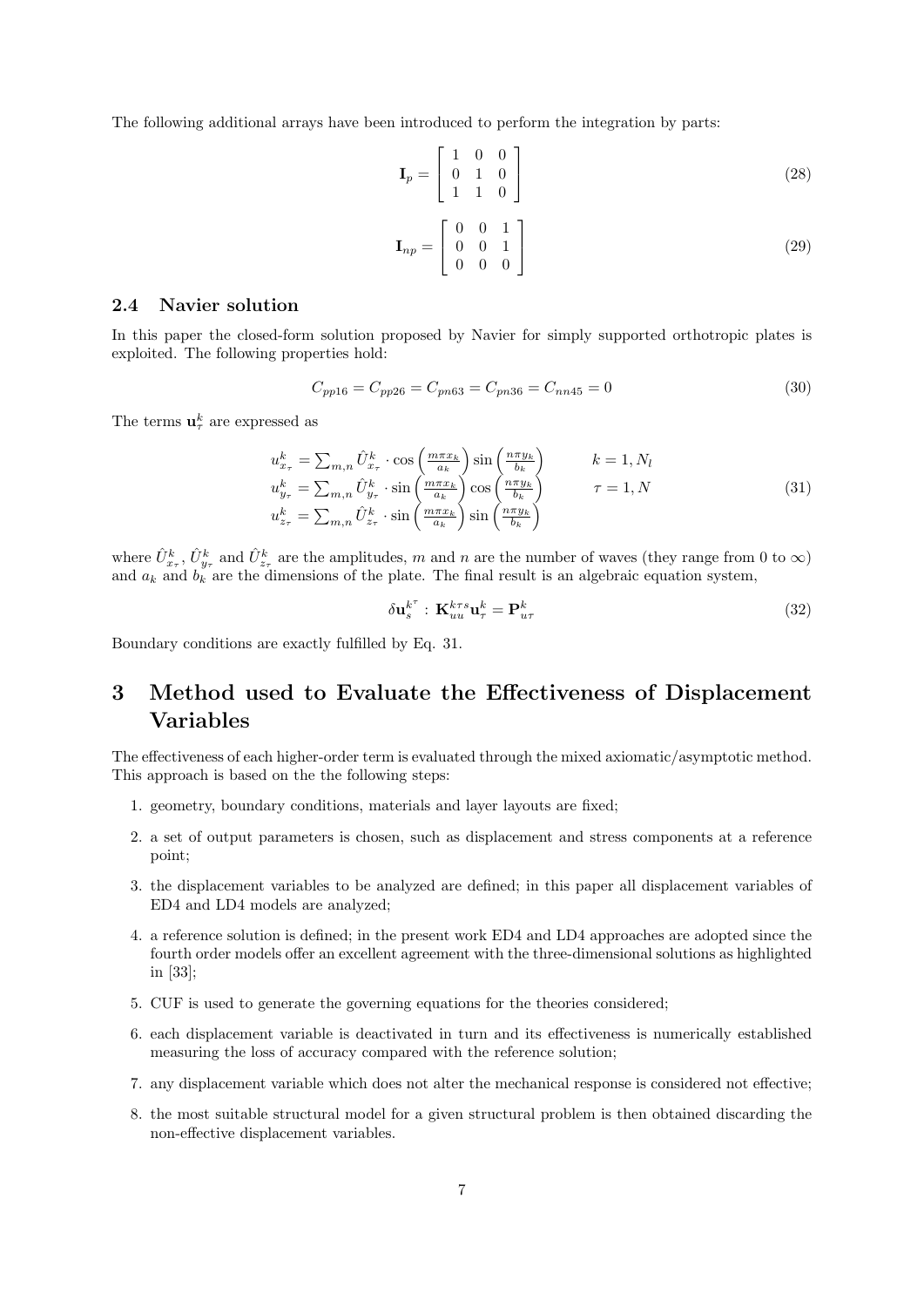A displacement variable is considered effective if its absence gives an error greater than 0.05% with respect to the reference solution, that is

$$
\Delta = \left| 1 - \frac{Q}{Q_{\text{ref}}} \right| \times 100 > 0.05\% \tag{33}
$$

where  $Q$  is a generic output (e.g. the transverse displacement in a point) and  $Q_{ref}$  is the reference value obtained through a full expansion model. A term of the expansion can be deactivated either by rearranging the rows and columns of the stiffness matrix or via a penalty technique. In this work a penalty technique was adopted. A graphic notation was introduced to represent the reduced models. Let us consider an LD4 model for an isotropic plate,

$$
u_x = F_t u_{xt} + F_2 u_{x2} + F_3 u_{x3} + F_4 u_{x4} + F_b u_{xb}
$$
  
\n
$$
u_y = F_t u_{yt} + F_2 u_{y2} + F_3 u_{y3} + F_4 u_{y4} + F_b u_{yb}
$$
  
\n
$$
u_z = F_t u_{zt} + F_2 u_{z2} + F_3 u_{z3} + F_4 u_{z4} + F_b u_{zb}
$$
\n(34)

If the term  $u_{z2}$  is suppressed the correspondent model is

$$
u_x = F_t u_{xt} + F_2 u_{x2} + F_3 u_{x3} + F_4 u_{x4} + F_b u_{xb}
$$
  
\n
$$
u_y = F_t u_{yt} + F_2 u_{y2} + F_3 u_{y3} + F_4 u_{y4} + F_b u_{yb}
$$
  
\n
$$
u_z = F_t u_{zt} + F_3 u_{z3} + F_4 u_{z4} + F_b u_{zb}
$$
\n(35)

In LW models the terms related with interfaces,  $\mathbf{u}_t$  and  $\mathbf{u}_b$ , can not be suppressed since this would introduce an extra constraint. The displacement field in Eq. 35 is given in Table 1. Table 2 explains the symbols adopted in Table 1.

In this work, different plates were considered; isotropic plates, orthotropic plates, cross-ply symmetric and unsymmetric composite plates and sandwich plates. Furthermore, the influence on the reduced model of the length-to-thickness ratio  $a/h$ , the orthotropic ratio  $E_L/E_T$ , the face-to-core Young's moduli ratio  $E_f/E_c$  and the stacking sequence was investigated.

### 4 Results

Results deal with simply supported square plates (unless otherwise indicated the side lengths are  $a =$  $b = 0.1 m$ . The load is bisinusoidal and equal to

$$
p = \overline{p}_z \cdot \sin\left(\frac{mx}{a}\right) \cdot \sin\left(\frac{ny}{b}\right) \tag{36}
$$

where  $\bar{p}_z$  is equal to 1000 Pa. m and n are the numbers of waves along the two x and y, all analyses were carried out considering  $m = n = 1$ . Unless otherwise specified, the following outputs were evaluated:  $u_z$ ,  $\sigma_{xx}$  and  $\sigma_{zz}$  at [a/2 b/2 h/2],  $\sigma_{xz}$  at [0 b/2 0] and  $\sigma_{yz}$  at [a/2 0 0]. The plate configuration is reported in Fig. 1.

#### 4.1 Isotropic plates

Aluminum was considered,  $E = 73 \times 10^9$  Pa and  $\nu = 0.34$ . Two length-to-thickness ratios  $\left(\frac{a}{h}\right)$  were considered, 100 (thin plate) and 2 (thick plate). In Table 3 results are reported from CLT, FSDT, ED4 and LD4 models. 3D analytical results were obtained as reported in [39], [40] and [41]. As well-known, refined models such as ED4 and LD4 are needed to properly detect transversal stresses  $\sigma_{xz}$ ,  $\sigma_{uz}$  and  $\sigma_{zz}$  and to analyze thick plates. CLT and FSDT models offer a good evaluation of displacement  $u_z$  and in-plane tension  $\sigma_{xx}$  for thin plates.

Table 3 shows that ED4 and LD4 are in good agreement with 3D results. For this reason,these models were chosen as references for the influence analysis of each displacement variable. Table 4 shows the influence of  $u_{z2}$  on the solution when deactivated. While transverse stresses  $\sigma_{xz}$  and  $\sigma_{yz}$  are not influenced, displacement  $u_z$  and in-plane stress  $\sigma_{xx}$  are affected. This means that  $u_{z2}$  must be considered to detect  $u_z$  and  $\sigma_{xx}$  whereas can be neglected to compute transversal stress. A similar analysis was carried out for an ED4 model but for the sake of brevity it has not been reported here (for more details see [33]). Through the analysis of Table 4, it is possible to create the ED4 and LD4 reduced models which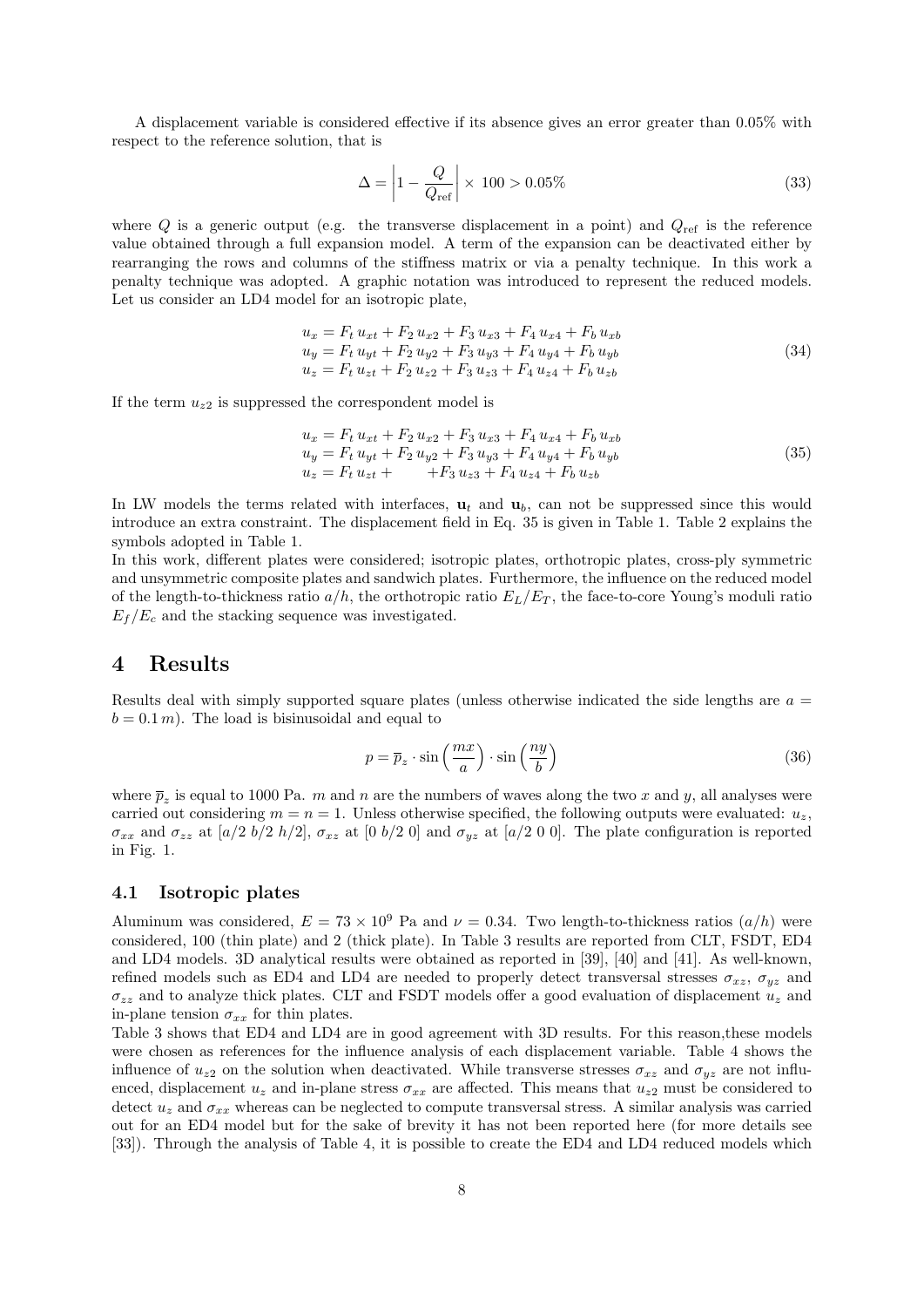are reported in Table 5. Rows indicate the models considered (ED4, LD4) and the columns show the output variables considered. The ratio between the effective and total terms is reported  $(M_e)$ . The last column shows the reduced combined models, i.e. the models obtained considering the effective terms for all the output variables. For instance, the LD4 explicit reduced model for  $\sigma_{uz}$  of a thick plate  $(a/h = 2)$ is  $(M_e = 9)$ 

$$
u_x = F_t u_{xt} + F_3 u_{x3} + F_b u_{xb}
$$
  
\n
$$
u_y = F_t u_{xt} + F_3 u_{y3} + F_b u_{xb}
$$
  
\n
$$
u_z = F_t u_{xt} + F_4 u_{z4} + F_b u_{xb}
$$
\n(37)

In Figure 2 stresses  $\sigma_{xz}$  and  $\sigma_{zz}$  vs. z are reported; results were determined through ED4 and LD4 reduced models. The results obtained for the isotropic plate show that

- 1. although the reduced models were derived through the evaluation of variables on given points, the through-the-thickness behaviors are perfectly detected;
- 2. as the  $a/h$  decreases (thicker plates) the number of terms necessary to detect the solution increases, i.e. more unknown variables are needed;
- 3. full ED4 and LD4 models are required for thick plates  $(a/h = 2)$ ;
- 4. LD4 reduced models require more terms than ED4 models;
- 5. linear terms (i.e.  $u_{x2}, u_{y2}$  and  $u_{z2}$ ) are crucial in the ESL reduced models;

#### 4.2 Orthotropic plates

The influence of the orthotropic ratio, defined as  $E_L/E_T$ , on the accuracy of ED4 and LD4 reduced models is the subject of the next analyses. The plate properties are:  $E_T = E_z = 1 \times 10^9$  Pa, shear moduli are equal to  $0.39 \times 10^9$  Pa and Poisson's ratios are equal to 0.25. Young's modulus  $E_L$  is computed according to the orthotopic ratio  $E_L/E_T$ , assumed to be equal to 5 and 100. The  $a/h$  ratio influence is also considered. Table 6 shows the results obtained from the CLT, FSDT, ED4 and LD4 approaches. Data reported in the table show that a thick plate  $(a/h = 2)$  can be better analyzed by means of ED4 or LD4. The influence of each displacement variable for various  $a/h$  and  $E_L/E_T$  ratios is carried out against LD4 and ED4 results since in [24] LD4 and ED4 effectiveness was proved. Table 7 reports the reduced models obtained for ED4 and LD4 models. In Figure 3,  $\sigma_{xz}$  and  $\sigma_{zz}$  vs z for ED4 and LD4 approaches are reported. The reported results suggest that:

- 1. although the reduced models were derived through the evaluation of variables on given points, the through-the-thickness behaviors are perfectly detected;
- 2. the length-to-thickness ratio and the orthotropic ratio influence the development of a reduced plate model, although the influence of  $a/h$  is stronger.

#### 4.3 Composite plates

Composite plates are the subject of the next analyses. The composite plate considered for the axiomatic/asymptotic process has three layers of equal thickness. Each layer has properties of  $E_L = 40 \times 10^9$ Pa,  $E_T = E_z = 1 \times 10^9$  Pa,  $G_{LT} = 0.5 \times 10^9$  Pa,  $G_T = 0.6 \times 10^9$  Pa,  $\nu = 0.25$ . The orientation of the plies are :  $0^{\circ}/90^{\circ}/0^{\circ}$  and  $0^{\circ}/0^{\circ}/90^{\circ}$ . The results of the analysis of the static response are reported in Table 8. Three-dimensional exact elasticity results are obtained as reported in [40] and [41].

The influence of each displacement variable, as in the previous cases, was evaluated with respect to LD4 and ED4 models. In Figure 4 ED4 reduced model stresses are displayed,  $a/h$  is equal to 100 and the stacking sequence is  $0^{\circ}/90^{\circ}/0^{\circ}$ . Stresses  $\sigma_{xz}$  and  $\sigma_{yz}$  for the thick plate are reported in Figure 5. Plots referred to as FP-RM were defined through  $\sigma_{xz}$  and  $\sigma_{yz}$  reduced models built using single point values evaluated at  $z = 0$  (as in the previous analyses). It can be observed that the reduced model provides accurate results at  $z = 0$  but it is inaccurate elsewhere. Plots referred to as MP-RM were obtained using  $\sigma_{xz}$  and  $\sigma_{yz}$  reduced models based on maximum values. In this case the maximum values were at the interfaces between the top and the central layer. Reduced models built through MP-RM were able to detect correctly stresses through the entire thickness. In Tables 9 and 10 ED4 reduced models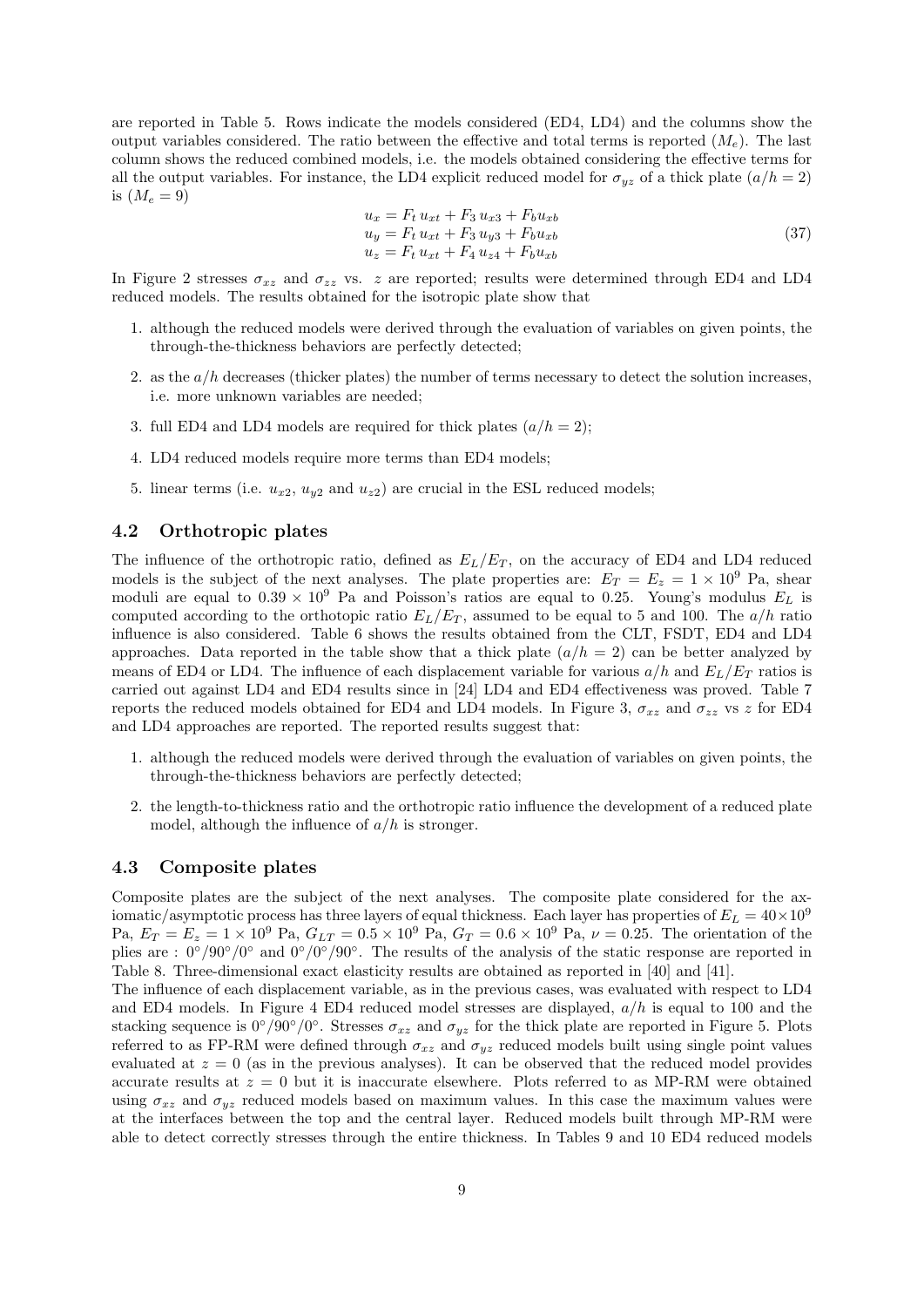are reported for fixed point and maximum point criteria. In some cases the reduced models coincide, as reported in Table 9. The reduced ED4 model for symmetric plates obtained through the MP-RM criterion is not reported since it is equivalent to the FP-RM reduced model. Reduced models for LD4 were also investigated. In Table 11 an example of displacement variable influence analysis is reported. Tables 12 and 13 report the LD4 reduced models for thin and thick plates, respectively. All analyses employed the maximum point criterion. In Figure 6 stresses along the thickness evaluated by means of LD4 reduced models are reported. It can be stated that

- 1. the maximum point criterion should be adopted to build the reduced models. This criterion, in fact, is able to detect the full model solution in proximity of the highest stress/displacement location;
- 2. asymmetric plates (e.g.  $0^{\circ}/0^{\circ}/90^{\circ}$ ) generally require more terms than symmetric plates;
- 3. the stacking sequence influences the development of a reduced model for both approaches.

#### 4.4 Sandwich plates

The analysis considers  $a/h$  equal to 4, 10, 100 and 1000. Differently from the previous cases the thickness is constantly equal to 0.01 m. All plates are square,  $a = b$ . Three different cases were considered. Benchmark 1 sandwich plate has two isotropic skins (aluminum, thickness  $h_1 = h_3 = 0.001 \, m$ ) and a Nomex core, its properties are  $E_L = E_T = 0.01 \times 10^6 Pa$ ,  $E_z = 75.85 \times 10^6 Pa$ ,  $G = 22.5 \times 10^6$ ,  $\nu = 0.25$ , thickness  $h_2 = 0.008 \, m$ ,  $E_f/E_c = 7.3 \times 10^6$ .  $E_f/E_c$  corresponds to the ratio of skin  $E_L$  value over the core  $E_L$  value. Benchmark 2 consists of two isotropic skins (aluminum,  $h_1 = h_2 = 0.001 m$ ) and a core which is 100 times less stiff than the core of benchmark 1, its properties are  $E_L = E_T = 0.0001 \times 10^6 Pa$ ,  $E_z = 0.7585 \times 10^6 Pa$ ,  $G = 0.225 \times 10^6$ ,  $\nu = 0.25$ , thickness  $h_2 = 0.008 m$ ,  $E_f/E_c = 7.3 \times 10^8$ . Benchmark 3 has 4 composite skins, their properties are  $E_L = 50 \times 10^9 Pa$ ,  $E_T = E_z = 10 \times 10^6 Pa$ ,  $G = 5 \times 10^9 Pa$ ,  $\nu = 0.25$ , thickness  $h_1 = h_2 = h_4 = h_5 = 0.0005 m$ , the ply sequence is  $0^{\circ}/90^{\circ}$  -  $90^{\circ}/0^{\circ}$ ,  $E_f/E_c = 50 \times 10^6$ . Its core is the same as in benchmark 1.

Table 14 reports the results of the benchmark 1 analysis. A good agreement was found between LD4 and 3D analytical results reported from [32]. For this reason LD4 was employed as reference model for the displacement variable effectiveness analysis. In Table 15, LD4 reduced models are reported for benchmark 1 and in Table 16 LD4 reduced models are reported for benchmark 2. In both cases the MP-RM criterion was applied. In Figure 7 stress  $\sigma_{xz}$  vs z obtained from LD4 reduced models is reported for thin and thick sandwich plates (benchmark 2). The maximum point criterion was adopted. The maximum value is correctly detected. In Table 17 LD4 reduced models are reported for  $a/h = 4$  and  $a/h = 100$  (benchmark 3). In Figure 7 the stress distribution over the thickness for benchmark 3 is reported, results were obtained via LD4 reduced models. In both cases the maximum value is correctly detected. It can be stated that

- 1. as for composite plates, the maximum point criterion should be used to develop reduced models.
- 2. the axiomatic/asymptotic method applied to the LW approach leads to a significant reduction of the total amount of unknown variables (some 50%) for sandwich plates.

# 5 Conclusion

This paper deals with the development of refined plate models for composite structure. Results were obtained through axiomatic/asymptotic analysis, allowing the development of reduced refined models through the analysis of the effectiveness of each displacement variable of a higher-order model. Terms not exhibiting influence on the solution were discarded in order to lower the amount of degrees of freedom. The Carrera Unified Formulation (CUF) was employed for the implementation of refined models and Navier - type closed solutions were considered for the analysis of simply-supported plates under a bisinusoidal transverse pressure. Equivalent Single Layer (ESL) and Layer Wise (LW) approaches were considered. The typology of considered plates included isotropic, orthotropic, composite and sandwich plates. The influence of specific parameters - length-to-thickness ratio  $a/h$ , orthotropic ratio  $E_L/E_T$ , skin-to-core Young's moduli ratio  $E_f/E_c$  and ply stacking sequence - were investigated. The analyses herein conducted make it possible to conclude that: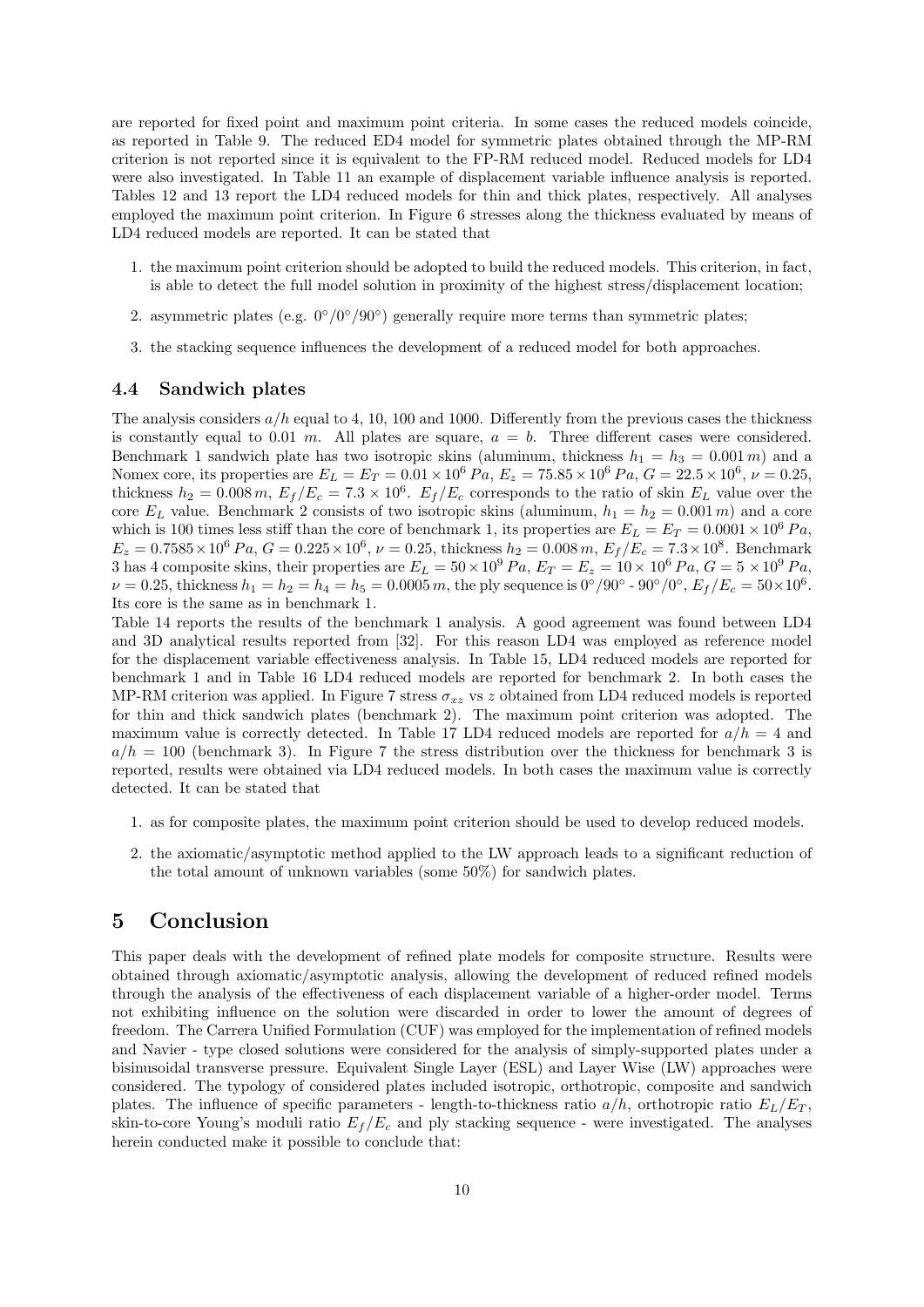- 1. the set of effective terms can be strongly influenced by the displacement/stress component to be accounted for and by the geometrical and material characteristics;
- 2. although the reduced models were obtained through the evaluation of variables on given points, the displacement/stress components trend along the thickness is satisfactory;
- 3. the present methodology leads to significative reductions of the number of unknowns variables in a LW model. In layered and sandwich plates, a reduction of around 50% was obtained;
- 4. significative reductions were obtained for ESL models, although in some cases (thick plates) full ESL models had to be employed.

CUF theory has proved to be a versatile means to analyze different plates cases and to deal with a method that could be defined as a mixed axiomatic/asymptotic. In particular

- 1. CUF permits the evaluation of the accuracy of each problem variable by comparing the results with full refined models;
- 2. CUF makes it possible to consider the accuracy of the results as an input, and to detect the minimum set of variables required to fulfill the accuracy input.

Future investigations could consider improved reduction criteria in order to develop reduced models able to show more accurate displacement/stress trends along the thickness compared to a reference solution. In future shell geometries, dynamics, multifield problems, finite element analysis and nonlinear problems can be considered.

### References

- [1] L. Euler. De curvis elasticis. Lausanne and Geneva: Bousquet, 1744.
- [2] D. Bernoulli. De vibrationibus et sono laminarum elasticarum, Commentarii Academiae Scientiarum Imperialis Petropolitanae. Petropoli, 1751.
- [3] S. Timoshenko. On the correction for shear of the differential equation for transverse vibrations of prismatic bars. Philosophical Magazine, 41(6):744–746, 1921.
- [4] G. Kirchhoff. Uber das gleichgewicht und die bewegung einer elastischen scheibe. Journal fur reins und angewandte Mathematik, 40:51–88, 1850. doi: 10.1515/crll.1850.40.51.
- [5] E. Reissner. The effect of transverse shear deformation on the bending of elastic plates. Journal of Applied Mechanics, 12:69–76, 1945. doi: 10.1515/crll.1850.40.51.
- [6] R. D. Mindlin. Influence of rotatory inertia and shear in flexural motions of isotropic elastic plates. Journal of Applied Mechanics, 18:1031–1036, 1950. doi: 10.1515/crll.1850.40.51.
- [7] S. A. Ambartsumian. Contributions to the theory of anisotropic layered shells. Applied Mechanics Reviews, 15(4), 1962.
- [8] L. Librescu and J.N. Reddy. A critical Review and Generalization of Transverse Shear Deformable Anisotropic Plates, Euromech Colloquium 219, Kassel. Refined Dynamical Theories of Beams, Plates and Shells and Their Applications. I. Elishakoff and H. Irretier, Springer-Verlag, Berlin, 1986.
- [9] E. I. Grigolyuk and G. M. Kulikov. General directions of the development of theory of shells. Mechanics of Composite Materials, 24(2):231–241, 1988. doi: 10.1515/crll.1850.40.51.
- [10] A. K. Noor and W. S. Burton. Assessment of shear deformation theories for multilayered composite plates. Applied Mechanics Reviews, 42(1):1–18, 1989. doi: 10.1115/1.3152418.
- [11] P. Cicala. Systematic Approximation Approach to Linear Shell Theory. Levrotto e Bella, Torino, 1965.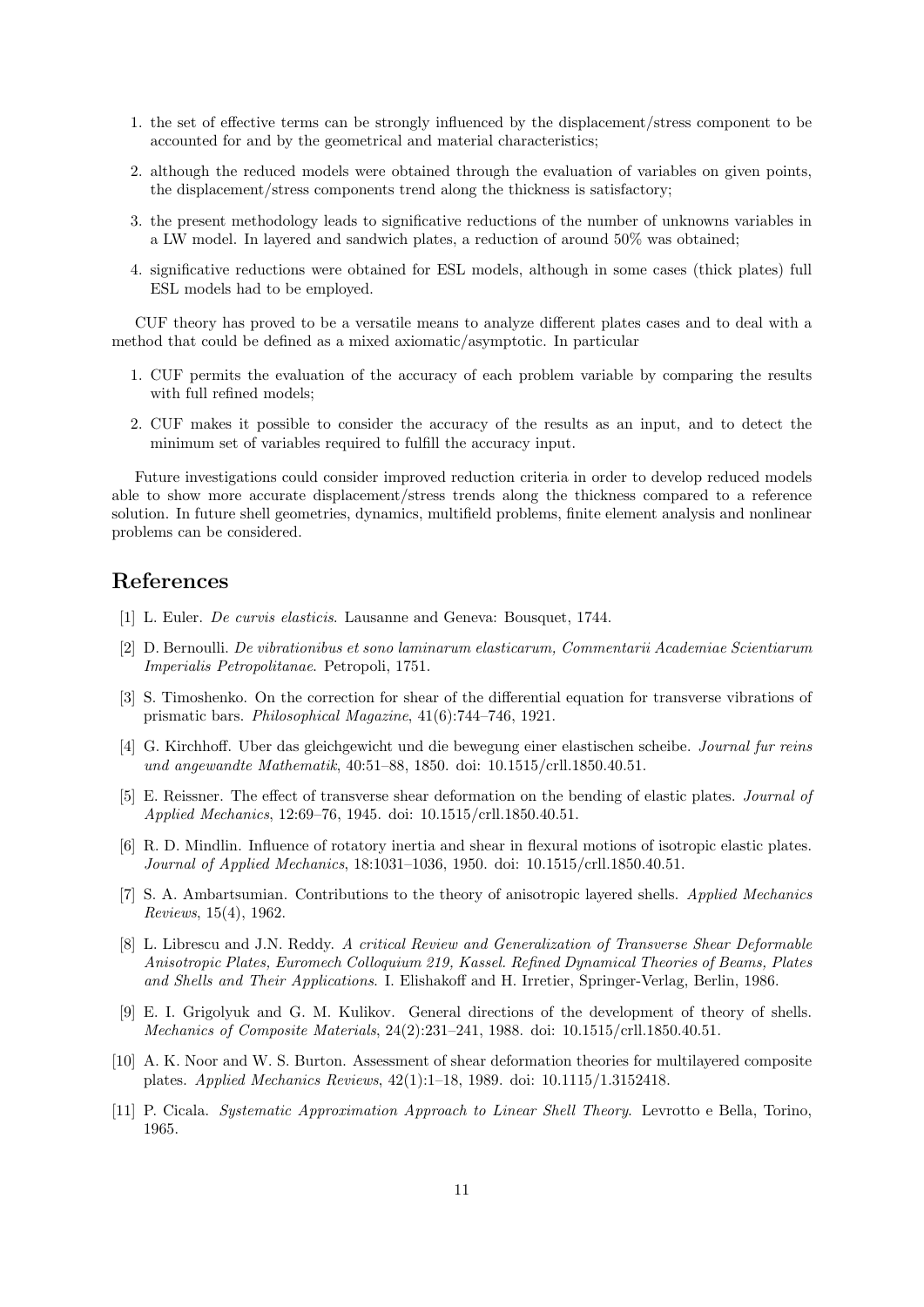- [12] A. L. Gol'denweizer. Theory of Thin Elastic Shells, International Series of Monograph in Aeronautics and Astronautics. Pergamon, New York, 1961.
- [13] P. Cicala. Sulla teoria elastica della parete sottile. Giornale del genio civile, 4, 6, 9:1026–1037, 1959.
- [14] W. Yu and D. H. Hodges. Generalized timoshenko theory of the variational asymptotic beam sectional analysis. Journal of the American Helicopter Society, 50(1):46–55, 2005. doi: 10.4050/1.3092842.
- [15] O. A. Fettahlioglu and C. R. Steele. Asymptotic solutions for orthotropic nonhomogeneous shells of revolution. Journal of Applied Mechanics, 41(3):753–758, 1974. doi: 10.1115/1.3423383.
- [16] V. L. Berdichevsky. Variational-asymptotic method of shell theory construction. Prikladnaya Matematika i Mekhanika, 43:664–667, 1979.
- [17] V. L. Berdichevsky and V. Misyura. Effect of accuracy loss in classical shell theory. Journal of Applied Mechanics, 59(2):s217–s223, 1992. doi: 10.1115/1.2899492.
- [18] J. N. Reddy. Mechanics of Laminated Plates, Theory and Analysis. CRC Press, Boca Raton, 1997.
- [19] A. R. Setoodeha and G. Karamib. Static, free vibration and buckling analysis of anisotropic thick laminated composite plates on distributed and point elastic supports using a 3-d layer-wise fem. Engineering Structures, 26:211–220, 2004. http://dx.note.org/10.1016/0020-7683(91)90200-Y.
- [20] C. M. C. Roque, A. J. M. Ferreira, and R. M. N. Jorge. Free vibration analysis of composite and sandwich plates by a trigonometric layerwise deformation theory and radial basis functions. *Journal* of Sandwich Structures and Materials, 8:497–515, 2006.
- [21] A. J. M. Ferreira. Analysis of composite plates using a layerwise theory and multiquadrics discretization. Mechanics of Advanced Materials and Structures, 12:99–112, 2005.
- [22] J. N. Reddy and E. J. Barbero. Modeling of delamination in composite laminates using a layer-wise plate theory. International Journal of Solids and Structures, 28:373–388, 1991. http://dx.note.org/10.1016/0020-7683(91)90200-Y.
- [23] S. S. Phoenix, S. K. Satsangia, and B.N. Singhb. Layer-wise modeling of magneto-electro-elastic plates. Journal of Sound and Vibration, 324:798–815, 2009. http://dx.note.org/10.1016/0020- 7683(91)90200-Y.
- [24] E. Carrera. Theories and finite elements for multilayered plates and shells: A unified compact formulation with numerical assessment and benchmarking. Arch. Comput. Meth. Engng, 10(3):215– 296, 2003.
- [25] E. Carrera, S. Brischetto, and P. Nali. Plates and Shells for Smart Structures Classical and Advanced Theories for Modeling and Analysis. Wiley, New Delhi, 2011.
- [26] E. Carrera, G. Giunta, and M. Petrolo. Beam Structures, Classical and Advanced Theories. Wiley, New Delhi, 2011.
- [27] E. Carrera. Evaluation of Layer-Wise Mixed Theories for Laminated Plates Analysis. AIAA Journal, 36(5):830–839, 1998. doi: 10.2514/2.444
- [28] E. Carrera. Layer-Wise Mixed Models for Accurate Vibration Analysis of Multilayered Plates. Journal of Applied Mechanics, 65(4):820–828, 1998. doi: 10.1115/1.2791917
- [29] E. Carrera and A. Ciuffreda Bending of composites and sandwich plates subjected to localized lateral loadings: a comparison of various theories. Composite Structures, 68(2):185–202, 2005. doi: 10.1016/j.compstruct.2004.03.013
- [30] M. Boscolo. Analytical solution for free vibration analysis of composite plates with layer-wise displacement assumptions. Composite Structures, 100:493 – 510, 2013. http://dx.doi.org/10.1016/j.compstruct.2013.01.015.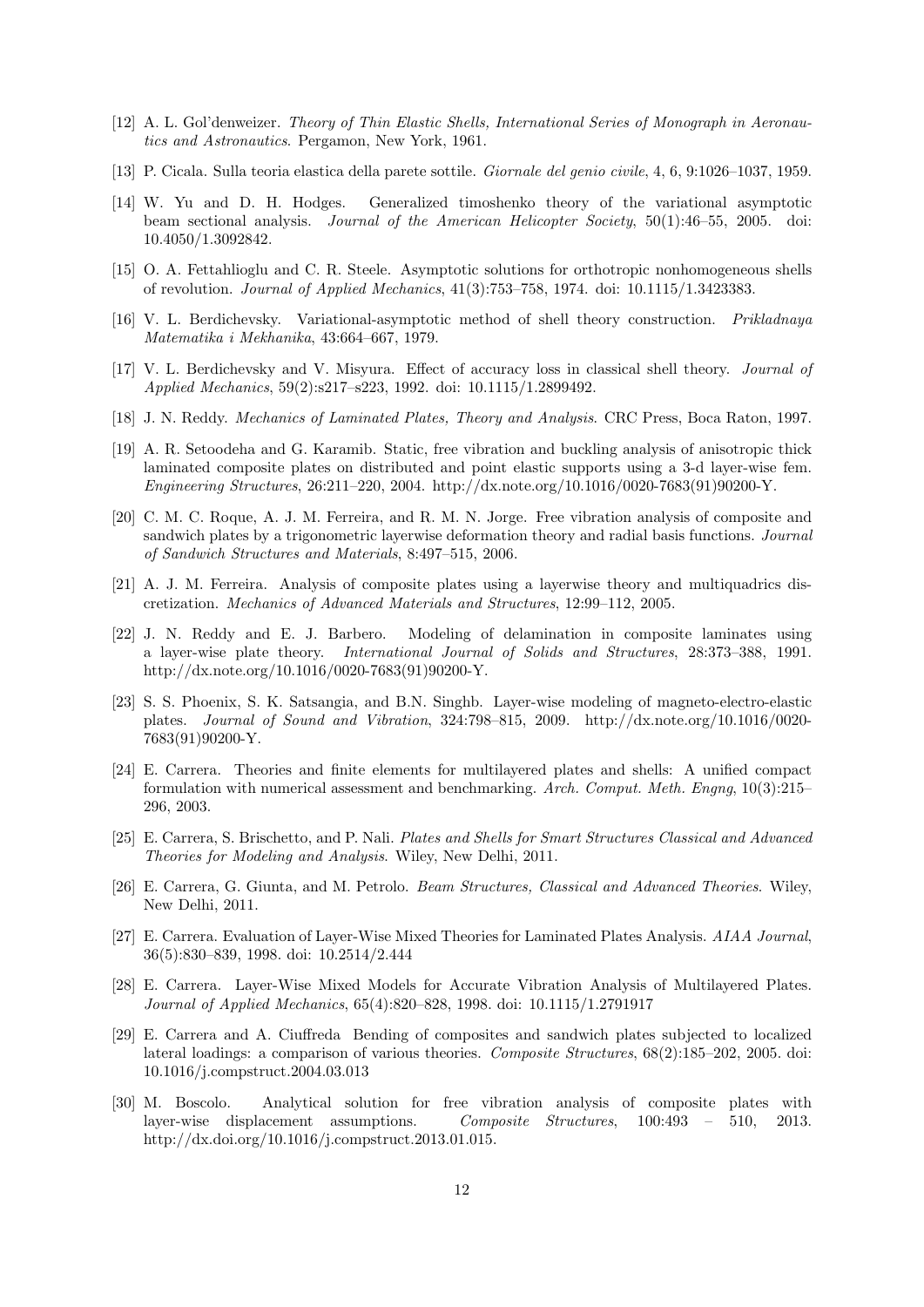- [31] E. Carrera, P. Nali, and S. Lecca. Assessments of refined theories for buckling analysis of laminated plates. Composite Structures, 93(2):456 – 464, 2011. http://dx.doi.org/10.1016/j.compstruct.2010.08.035.
- [32] E. Carrera and S. Brischetto. A survey with numerical assessment of classical and refined theories for the analysis of sandwich plates. Applied Mechanics Reviews, 62:1–17, 2009. doi: 10.1115/1.3013824.
- [33] E. Carrera and M. Petrolo. Guidelines and recommendation to contruct theories for metallic and composite plates. AIAA Journal, 48(12):2852–2866, 2010. doi: 10.2514/1.J050316.
- [34] E. Carrera and M. Petrolo. On the effectiveness of higher-order terms in refined beam theories. Journal of Applied Mechanics, 78(2), 2011.
- [35] E. Carrera, F. Miglioretti, and M. Petrolo. Accuracy of refined finite elements for laminated plate analysis. Composite Structures, 93(5):1311–1327, 2011. doi: 10.1016/j.compstruct.2010.11.007.
- [36] E. Carrera, F. Miglioretti, and M. Petrolo. Guidelines and recommendations on the use of higher orderfinite elements for bending analysis of plates. International Journal for Computational Methods in Engineering Science and Mechanics, 12, 2011.
- [37] E. Carrera, F. Miglioretti, and M. Petrolo. Computations and evaluations of higher-order theories for free vibration analysis of beams. Journal of Sound and Vibration, 331, 2012.
- [38] S. W. Tsai. Composites Design, 4th ed. Think Composites, Dayton, 1988.
- [39] E. Carrera, G. Giunta, and S. Belouettar. A refined beam theory with only displacement variables and deformable cross-section. In 50th AIAA/ASME/ASCE/AHS/ASC Structures, Structural Dynamics, and Materials Conference, Palm Springs, CA, 4-7 May 2009.
- [40] E. Carrera, G. Giunta, and S. Brischetto. Hierarchical closed form solutions for plates bent by localized transverse loadings. Journal of Zhejiang University Science B, 8(7):1026–1037, 2007. doi:10.1631/jzus.2007.A1026.
- [41] E. Carrera and G. Giunta. Hierarchical models for failure analysis of plates bent by distributed and localized transverse loadings. Journal of Zhejiang University Science A, 9(5):600–613, 2008. doi:10.1631/jzus.A072110.

# Table Caption List

- 1. Table 1: Reduced LW plate model with  $u_{z2}$  deactivated.
- 2. Table 2: Symbols adopted to indicate the status of a displacement variable.
- 3. Table 3: Isotropic square plate.  $\overline{u}_z = u_z E_T h^3/(\overline{p}_z a^4)$ .  $(\overline{\sigma}_{xx}, \overline{\sigma}_{yz}, \overline{\sigma}_{zz}) = (\sigma_{xx}, \sigma_{yz}, \sigma_{zz}) / (p_z(a/h))$ .
- 4. Table 4: Isotropic plate, influence of each displacement variable on the solution. LD4 approach,  $a/h = 100.$
- 5. Table 5: Summary of the effective terms for the isotropic plate with different a/h ratios. ED4 and LD4 approaches.
- 6. Table 6: Orthotropic square plate displacements and stresses.
- 7. Table 7: Summary of the effective terms for the orthotropic plate with different  $E_L/E_T$  ratios. ED4 and LD4 approaches.
- 8. Table 8: Composite square plate displacements and stresses.
- 9. Table 9: Summary of the effective terms for the composite plate with different ply orientations. ED4 approach,  $a/h = 100$ . Maximum (MP) and fixed point (FP) criteria.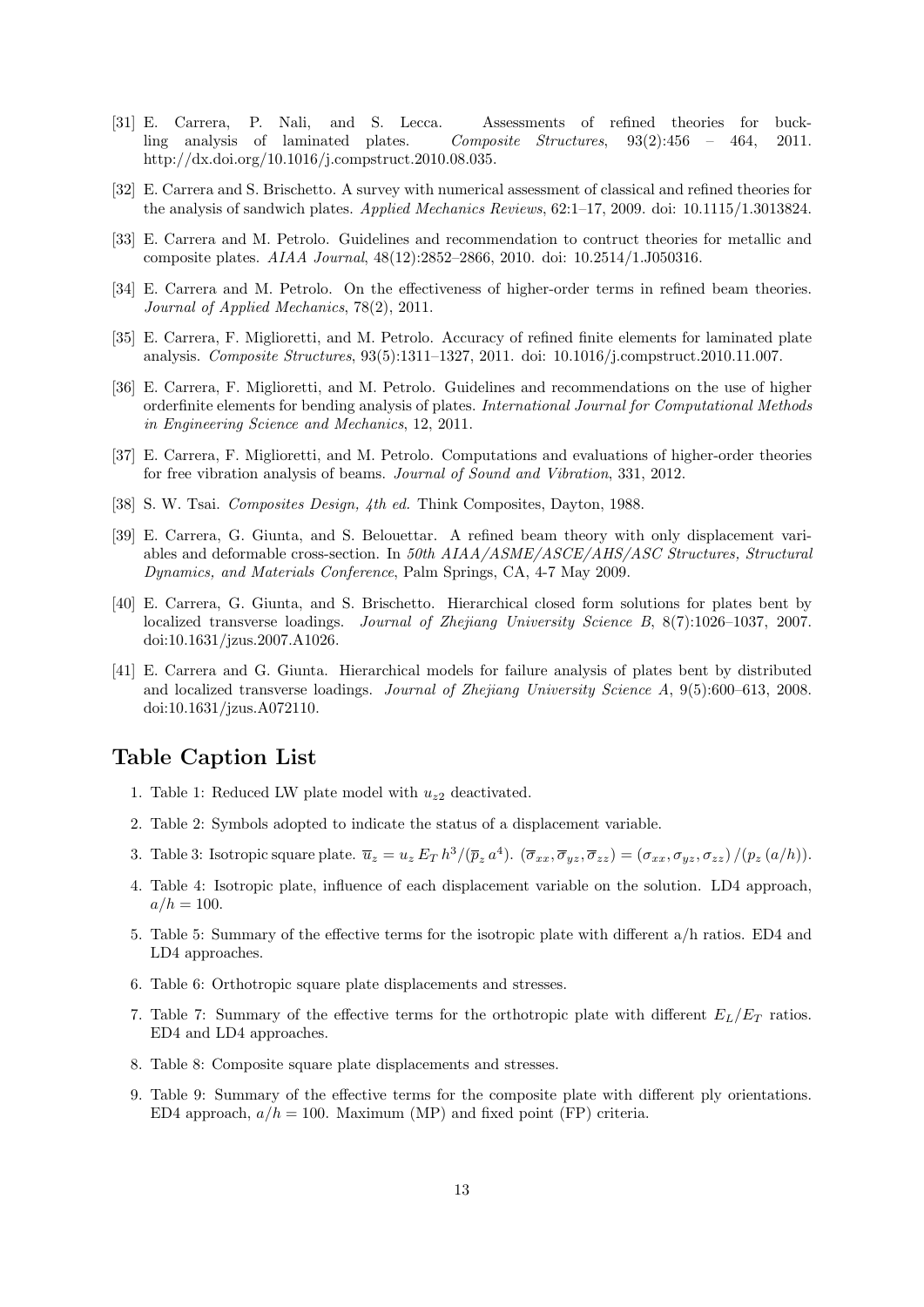- 10. Table 10: Summary of the effective terms for the composite plate with different ply orientations. ED4 approach,  $a/h = 2$ . Maximum (MP) and fixed point (FP) criteria.
- 11. Table 11: Influence of each displacement variable, composite plate. Maximum point criterium. Ply sequence:  $0^{\circ}/0^{\circ}/90^{\circ}$ ,  $a/h = 100$ .
- 12. Table 12: Summary of the effective terms for the composite plate with different layers orientation. LD4 approach,  $a/h = 100$ . Maximum point criterium.
- 13. Table 13: Summary of the effective terms for the composite plate with different layers orientation. LD4 approach,  $a/h = 2$ . Maximum point criterium.
- 14. Table 14: Sandwich plate, benchmark 1.  $(\overline{\sigma}_{xx}, \overline{\sigma}_{xz}) = (\sigma_{xx}, \sigma_{xz})/p_z$ .
- 15. Table 15: Reduced models for a sandwich plate, benchmark 1. LD4 approach,  $a/h = 4$  and  $a/h = 100.$
- 16. Table 16: Reduced models for a sandwich plate, benchmark 2. LD4 approach,  $a/h = 4$  and  $a/h = 100.$
- 17. Table 17: Reduced model for sandwich plates, benchmark 3.

# Figure Caption List

- 1. Figure 1: Plate reference frame.
- 2. Figure 2:  $\overline{\sigma}_{yz}$  and  $\overline{\sigma}_{zz}$  vs z. Isotropic plate,  $a/h = 100$ . RM stands for reduced model.
	- Figure 2a:  $\overline{\sigma}_{yz}$ .
	- Figure 2b:  $\overline{\sigma}_{zz}$ .
- 3. Figure 3:  $\overline{\sigma}_{yz}$  and  $\overline{\sigma}_{zz}$  vs z. Orthotropic plate.  $a/h = 100$ ,  $E_L/E_T = 100$ .
	- Figure 3a:  $\overline{\sigma}_{uz}$ .
	- Figure 3b:  $\overline{\sigma}_{zz}$ .
- 4. Figure 4:  $\overline{\sigma}_{xz}$  and  $\overline{\sigma}_{yz}$  vs z. Composite plate,  $a/h = 100$ , ply sequence:  $0^{\circ}/90^{\circ}/0^{\circ}$ . Fixed point criterium.
	- Figure 4a:  $\overline{\sigma}_{xz}$ .
	- Figure 4b:  $\overline{\sigma}_{yz}$ .
- 5. Figure 5:  $\overline{\sigma}_{xz}$  and  $\overline{\sigma}_{yz}$  vs z. Composite plate,  $a/h = 2$ .
	- Figure 5a:  $\overline{\sigma}_{xz}$ . Ply sequence:  $0^{\circ}/90^{\circ}/0^{\circ}$ .
	- Figure 5b:  $\overline{\sigma}_{yz}$ . Ply sequence:  $0^{\circ}/0^{\circ}/90^{\circ}$ .
- 6. Figure 6:  $\overline{\sigma}_{xz}$  and  $\overline{\sigma}_{yz}$  vs z. Composite plate,  $a/h = 100$ . Maximum point criterium.
	- Figure 6a:  $\overline{\sigma}_{yz}$ . Ply sequence:  $0^{\circ}/90^{\circ}/0^{\circ}$ .
	- Figure 6b:  $\overline{\sigma}_{yz}$ . Ply sequence:  $0^{\circ}/0^{\circ}/90^{\circ}$ .
- 7. Figure 7: Sandwich benchmarks 2 and 3, reduced combined models. Maximum point criterium.
	- Figure 7a: Sandwich plate benchmark 2.  $a/h = 4$ .
	- Figure 7b: Sandwich plate benchmark 2.  $a/h = 100$ .
	- Figure 7c: Sandwich plate benchmark 3.  $a/h = 4$ .
	- Figure 7d: Sandwich plate benchmark 3.  $a/h = 100$ .

### Tables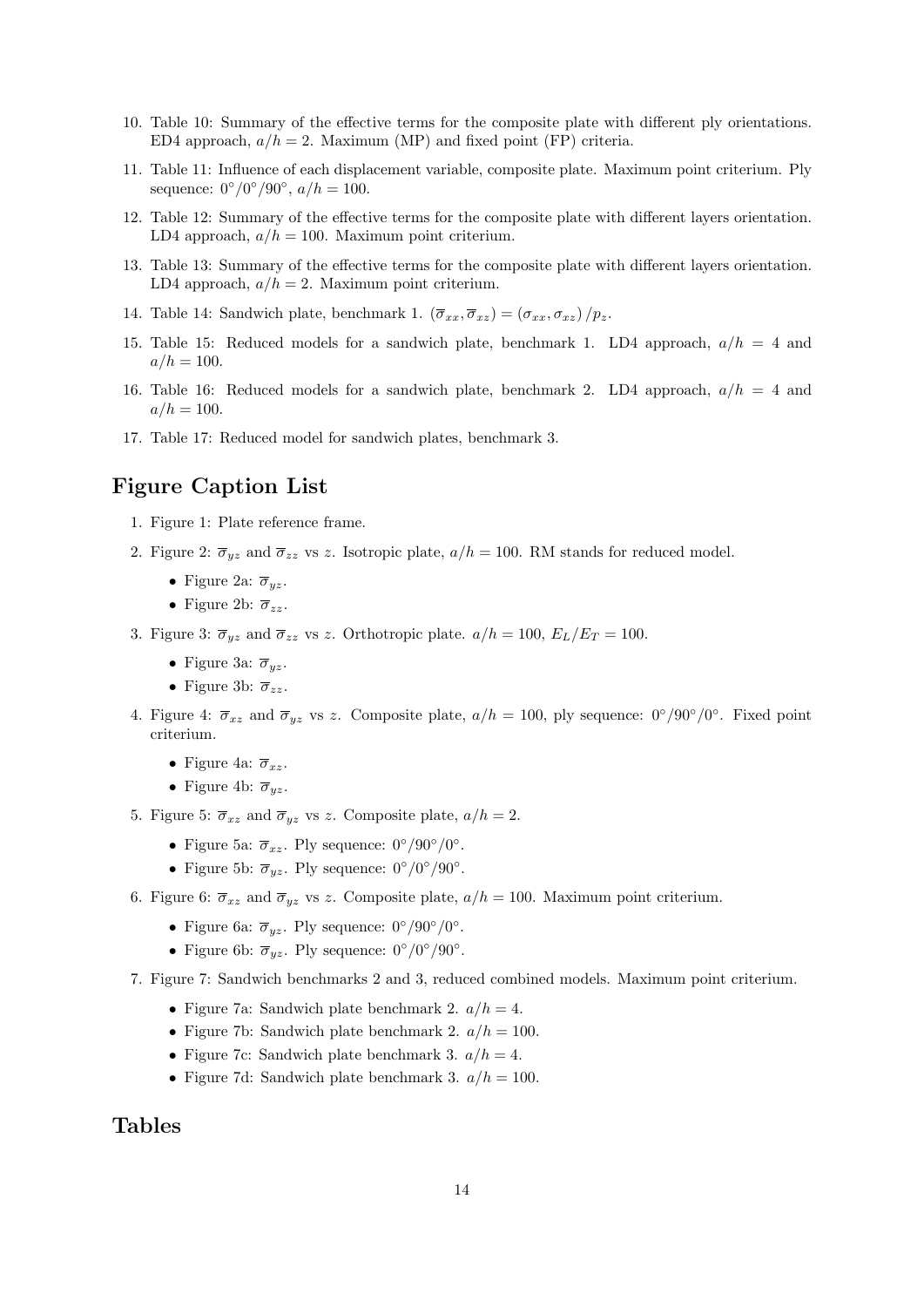|   | ٠ | л |  |
|---|---|---|--|
| а | A | × |  |
|   |   | ٥ |  |

Table 1: Reduced LW plate model with  $u_{z2}$  deactivated

|  | Active term Inactive term Non-deactivable term |
|--|------------------------------------------------|
|  |                                                |

Table 2: Symbols adopted to indicate the status of a displacement variable.

| a/h            |                 | $\overline{u}$ , | $\overline{\sigma}_{xx}$ | $\overline{\sigma}_{uz}$ | $\overline{\sigma}_{zz}$ |
|----------------|-----------------|------------------|--------------------------|--------------------------|--------------------------|
|                | 3D              | 2.7248           | 0.2037                   | 0.2387                   | 0.0100                   |
|                | CLT             | 2.7237           | 0.2037                   | 0.1592                   | 21.3150                  |
| 100            | FSDT            | 2.7251           | 0.2037                   | 0.1592                   | 21.3150                  |
|                | ED4             | 2.7248           | 0.2037                   | 0.2387                   | 0.0100                   |
|                | LD4             | 2.7248           | 0.2037                   | 0.2387                   | 0.0100                   |
|                | 3D              | 7.3826           | 0.3145                   | 0.2277                   | 0.5000                   |
|                | CLT             | 2.7238           | 0.2037                   | 0.1592                   | 0.4263                   |
| $\overline{2}$ | <b>FSDT</b>     | 6.1178           | 0.2037                   | 0.1592                   | 0.4263                   |
|                | ED <sub>4</sub> | 7.3811           | 0.3165                   | 0.2306                   | 0.5082                   |
|                | LD4             | 7.3811           | 0.3165                   | 0.2306                   | 0.5082                   |

Table 3: Isotropic square plate.  $\overline{u}_z = u_z E_T h^3/(\overline{p}_z a^4)$ .  $(\overline{\sigma}_{xx}, \overline{\sigma}_{yz}, \overline{\sigma}_{zz}) = (\sigma_{xx}, \sigma_{yz}, \sigma_{zz})/(p_z(a/h))$ 

| $u_{\alpha}$ | $\sigma_{xx}$ | $\sigma_{xz}$ | $\sigma_{uz}$ | $\sigma_{zz}$                                  |
|--------------|---------------|---------------|---------------|------------------------------------------------|
|              |               |               |               | 73.49 113.07 100.00 100.00 $0.157 \times 10^6$ |

Table 4: Isotropic plate, influence of each displacement variable on the solution. LD4 approach,  $a/h =$ 100.

|     | $u_z$                                                                                                                                | $\sigma_{xx}$                                                                                                                                                                     | $\sigma_{xz}$                                                                                                                                                                                                                                               | $\sigma_{uz}$                                                                                                                                                                                                                                                                                                                | $\sigma_{zz}$                                                                                                                                                                                                                                                            | <b>COMBINED</b>                                                                                                               |
|-----|--------------------------------------------------------------------------------------------------------------------------------------|-----------------------------------------------------------------------------------------------------------------------------------------------------------------------------------|-------------------------------------------------------------------------------------------------------------------------------------------------------------------------------------------------------------------------------------------------------------|------------------------------------------------------------------------------------------------------------------------------------------------------------------------------------------------------------------------------------------------------------------------------------------------------------------------------|--------------------------------------------------------------------------------------------------------------------------------------------------------------------------------------------------------------------------------------------------------------------------|-------------------------------------------------------------------------------------------------------------------------------|
|     |                                                                                                                                      |                                                                                                                                                                                   | $a/h=100$                                                                                                                                                                                                                                                   |                                                                                                                                                                                                                                                                                                                              |                                                                                                                                                                                                                                                                          |                                                                                                                               |
| ED4 | $M_e = 4/15$<br>$\Delta$<br>$\mathfrak{c} \triangle^{-1}$<br>$\Delta$<br>$\Delta$<br>$\Delta^-$<br>$\Delta$                          | $M_e = 4/15$<br>$\Delta$<br>Δ<br>$\frac{\Delta}{\Delta}$<br>$\overline{\Delta}$<br>$\Delta$<br>$\Delta$<br>$\overline{\phantom{a}}$                                               | $M_e = 5/15$<br>$\begin{array}{c c c}\n\Delta & \blacktriangle & \blacktriangle & \blacktriangle & \end{array}$<br>$\frac{\Delta}{\Delta}$<br>$\mathbf{A}$   $\Delta$<br>$\overline{\mathbb{E}}$ )<br>$\Delta$<br>$\Delta$                                  | $M_e = 5/15$<br>$\Delta$<br>$\begin{array}{c c c c c c c c c} \hline \Delta & \Delta & \Delta & \Delta \\ \hline \Delta & \Delta & \Delta & \Delta \end{array}$<br>$\Delta^-$                                                                                                                                                | $M_e = 4/15$<br>$\frac{\Delta}{\Delta}$<br>$\Delta$<br>$\frac{\Delta}{\Delta}$<br>$\overline{\Delta}$<br>$\Delta$<br>$\overline{\Delta}$                                                                                                                                 | $M_e = 8/15$<br>$\triangle$<br>$\frac{\Delta}{\Delta}$<br>$\qquad \qquad \blacktriangle \qquad \triangle$<br>$\blacktriangle$ |
| LD4 | $M_e = 7/15$<br>$\frac{\Delta}{\Delta}$<br>÷<br>Δ<br>$\Delta$<br>$\Delta$                                                            | $M_e = 7/15$<br>ŧ<br>$\frac{1}{\frac{1}{\alpha}}$<br>$\frac{\Delta}{\Delta}$<br>$\frac{\Delta}{\Delta}$                                                                           | $M_e = 7/15$<br>$\begin{array}{c c c} \mathbb{A} & \mathbb{I} \\ \hline \mathbb{A} & \mathbb{I} \\ \hline \end{array}$<br>$\begin{array}{ c c c }\n\hline\n\bullet & \wedge \\ \hline\n\bullet & \wedge\n\end{array}$<br>$\frac{\blacktriangle}{\triangle}$ | $M_e = 7/15$<br>$\begin{array}{ c c c c c }\hline \blacksquare & \triangle & \triangle & \triangle \\ \hline \blacksquare & \triangle & \triangle & \blacktriangle \\ \hline \blacksquare & \triangle & \triangle & \triangle \\ \hline \blacksquare & \triangle & \triangle & \end{array}$<br>┪┙<br>$\frac{\Delta}{\Delta}$ | $M_e = 8/15$<br>$\begin{array}{ c c c }\n\hline\n\textbf{B} & \Delta \\ \hline\n\textbf{C} & \Delta\n\end{array}$<br>$\begin{array}{c c c c} \n\hline\n\text{A} & \text{I} & \text{I} \\ \hline\n\text{A} & \text{I} & \text{I}\n\end{array}$<br>$\frac{\Delta}{\Delta}$ | $M_e = 10/15$<br>╬╫<br>$\frac{\Delta}{\Delta}$<br>$\overline{\phantom{a}}$<br>$\Delta$                                        |
|     |                                                                                                                                      |                                                                                                                                                                                   | $a/h=2$                                                                                                                                                                                                                                                     |                                                                                                                                                                                                                                                                                                                              |                                                                                                                                                                                                                                                                          |                                                                                                                               |
| ED4 | $M_e = 13/15$<br>$\begin{array}{ c c c }\n\hline\n\text{A} & \Delta \\ \hline\n\text{A} & \Delta\n\end{array}$<br>$\frac{1}{\Delta}$ | $M_e = 14/15$<br>$\frac{\triangle}{\blacktriangle}$<br>$\frac{1}{4}$<br>$\begin{array}{ c c c }\n\hline\n\textbf{A} & \textbf{A} \\ \hline\n\textbf{A} & \textbf{A}\n\end{array}$ | $M_e = 7/15$<br>$\begin{array}{ c } \hline \Delta \\ \hline \Delta \\ \end{array}$<br>$\begin{array}{c c c c} \hline \textbf{A} & \Delta \\ \hline \textbf{A} & \Delta \end{array}$<br>$\frac{\triangle}{\triangle}$                                        | $M_e = 7/15$<br>$\begin{array}{c c} \Delta \\ \Delta \end{array}$<br>$\frac{\triangle}{\triangle}$<br>$\begin{array}{c c c c} \hline \textbf{A} & \Delta \\ \hline \textbf{A} & \Delta \end{array}$<br>$\frac{1}{2}$<br>$\blacktriangle$                                                                                     | $M_e = 13/15$<br>$\frac{1}{4}$<br>$\begin{array}{ c } \hline \Delta \\ \hline \Delta \end{array}$<br>$\frac{\blacktriangle}{\blacktriangle}$<br>$\frac{\triangle}{\triangle}$                                                                                            | $M_e = 15/15$<br>$\frac{\Delta}{\Delta}$<br>$\blacktriangle$<br>$\frac{1}{\sqrt{2}}$<br>$\overline{\phantom{a}}$              |
| LD4 | $M_e = 12/15$<br>П                                                                                                                   | $M_e = 15/15$<br>∎∣∡<br>П                                                                                                                                                         | $M_e = 9/15$<br>÷<br>т<br>$\Delta$<br>$\cdot$ $\bar{\triangle}$ $\cdot$<br>п                                                                                                                                                                                | $M_e = 9/15$<br>П<br>П<br>$\Delta^-$<br>$\Delta$<br>т                                                                                                                                                                                                                                                                        | $M_e = 15/15$<br>т<br>т                                                                                                                                                                                                                                                  | $M_e = 15/15$<br>÷                                                                                                            |

Table 5: Summary of the effective terms for the isotropic plate with different a/h ratios. ED4 and LD4 approaches.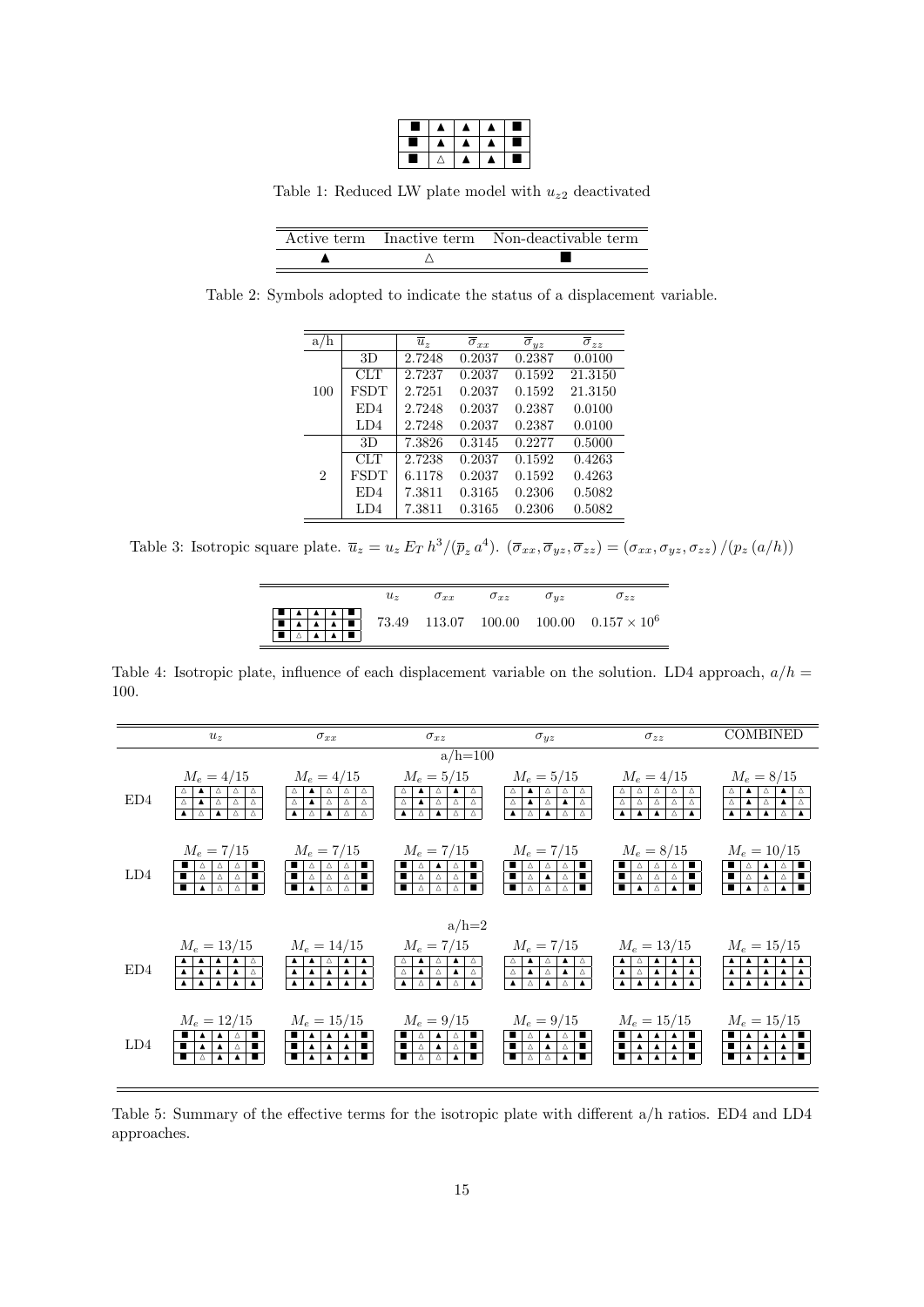| $E_L/E_T$ |                 | $\overline{u}_z$ | $\overline{\sigma}_{xx}$ | $\overline{\sigma}_{xz}$ | $\overline{\sigma}_{yz}$ | $\overline{\sigma}_{zz}$ |
|-----------|-----------------|------------------|--------------------------|--------------------------|--------------------------|--------------------------|
|           |                 |                  |                          | $a/h = 100$              |                          |                          |
|           | CLT             | 1.5130           | 0.3969                   | 0.2383                   | 0.0800                   | 4.7372                   |
| 5         | <b>FSDT</b>     | 1.5146           | 0.3969                   | 0.2383                   | 0.0800                   | 4.7381                   |
|           | ED <sub>4</sub> | 1.5148           | 0.3970                   | 0.3574                   | 0.1200                   | 0.0100                   |
|           | LD <sub>4</sub> | 1.5148           | 0.3970                   | 0.3574                   | 0.1200                   | 0.0100                   |
|           | CLT             | 0.1195           | 0.5914                   | 0.3120                   | 0.0063                   | 0.3547                   |
| 100       | <b>FSDT</b>     | 0.1220           | 0.5911                   | 0.3120                   | 0.0064                   | 0.3578                   |
|           | ED <sub>4</sub> | 0.1224           | 0.5936                   | 0.4676                   | 0.0096                   | 0.0100                   |
|           | LD4             | 0.1224           | 0.5936                   | 0.4676                   | 0.0096                   | 0.0100                   |
|           |                 |                  |                          | $a/h=2$                  |                          |                          |
|           | <b>CLT</b>      | 1.5130           | 0.3970                   | 0.2383                   | 0.0780                   | 0.0947                   |
| 5         | FSDT            | 5.1754           | 0.3078                   | 0.2000                   | 0.1183                   | 0.1162                   |
|           | ED <sub>4</sub> | 7.3829           | 0.5750                   | 0.2669                   | 0.1798                   | 0.5073                   |
|           | LD4             | 7.3829           | 0.5750                   | 0.2669                   | 0.1798                   | 0.5073                   |
|           | CLT             | 0.1195           | 0.5914                   | 0.3120                   | 0.0063                   | 0.0071                   |
|           | <b>FSDT</b>     | 4.6031           | 0.3722                   | 0.2222                   | 0.0961                   | 0.0721                   |
| 100       | ED <sub>4</sub> | 6.5436           | 1.6629                   | 0.2297                   | 0.1440                   | 0.5053                   |
|           | LD4             | 6.5436           | 1.6629                   | 0.2297                   | 0.1440                   | 0.5053                   |

Table 6: Orthotropic square plate displacements and stresses.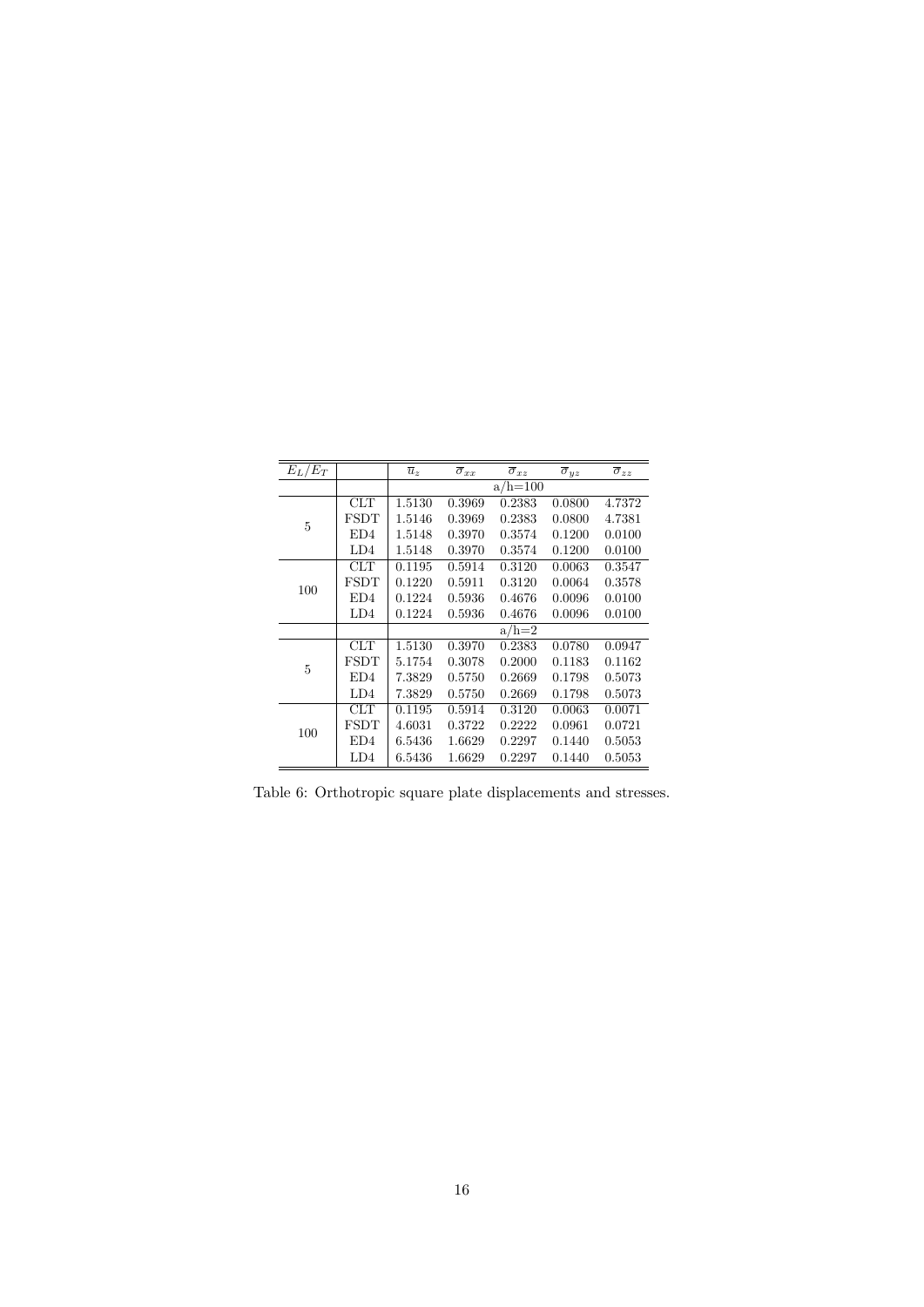|             | $u_z$                                                                                                                                                                                                                                                                                                                                                                                                                                                     | $\sigma_{xx}$                                                                                                                                                                                                                                                                                                                      | $\sigma_{xz}$                                                                                                                                                                                                                                                                                                                                                       | $\sigma_{uz}$                                                                                                                                                                                                                                                                                                       | $\sigma_{zz}$                                                                                                                                                                                                                                                                                                                                                                                                                                                                                                       | <b>COMBINED</b>                                                                                                                                                                                                                                                                                                                                                                                                                                                                                                                             |
|-------------|-----------------------------------------------------------------------------------------------------------------------------------------------------------------------------------------------------------------------------------------------------------------------------------------------------------------------------------------------------------------------------------------------------------------------------------------------------------|------------------------------------------------------------------------------------------------------------------------------------------------------------------------------------------------------------------------------------------------------------------------------------------------------------------------------------|---------------------------------------------------------------------------------------------------------------------------------------------------------------------------------------------------------------------------------------------------------------------------------------------------------------------------------------------------------------------|---------------------------------------------------------------------------------------------------------------------------------------------------------------------------------------------------------------------------------------------------------------------------------------------------------------------|---------------------------------------------------------------------------------------------------------------------------------------------------------------------------------------------------------------------------------------------------------------------------------------------------------------------------------------------------------------------------------------------------------------------------------------------------------------------------------------------------------------------|---------------------------------------------------------------------------------------------------------------------------------------------------------------------------------------------------------------------------------------------------------------------------------------------------------------------------------------------------------------------------------------------------------------------------------------------------------------------------------------------------------------------------------------------|
|             |                                                                                                                                                                                                                                                                                                                                                                                                                                                           |                                                                                                                                                                                                                                                                                                                                    | $a/h = 100$                                                                                                                                                                                                                                                                                                                                                         |                                                                                                                                                                                                                                                                                                                     |                                                                                                                                                                                                                                                                                                                                                                                                                                                                                                                     |                                                                                                                                                                                                                                                                                                                                                                                                                                                                                                                                             |
|             |                                                                                                                                                                                                                                                                                                                                                                                                                                                           |                                                                                                                                                                                                                                                                                                                                    | $E_L/E_T=5$                                                                                                                                                                                                                                                                                                                                                         |                                                                                                                                                                                                                                                                                                                     |                                                                                                                                                                                                                                                                                                                                                                                                                                                                                                                     |                                                                                                                                                                                                                                                                                                                                                                                                                                                                                                                                             |
|             | $M_e = 4/15$                                                                                                                                                                                                                                                                                                                                                                                                                                              | $M_e = 4/15$                                                                                                                                                                                                                                                                                                                       | $M_e = 5/15$                                                                                                                                                                                                                                                                                                                                                        | $M_e = 5/15$                                                                                                                                                                                                                                                                                                        | $M_e = 4/15$                                                                                                                                                                                                                                                                                                                                                                                                                                                                                                        | $M_e = 8/15$                                                                                                                                                                                                                                                                                                                                                                                                                                                                                                                                |
| ED4         | $\Delta$<br>$\blacktriangle$<br>$\triangle$   $\triangle$<br>$\Delta$<br>$\Delta$<br>$\Delta$                                                                                                                                                                                                                                                                                                                                                             | Δ∣<br>$\Delta$<br>$\Delta$<br>$\Delta$<br>$\Delta^-$<br>$\blacktriangle$<br>$\Delta$<br>$\Delta$<br>$\Delta$                                                                                                                                                                                                                       | $\Delta$<br>∆ ∣<br>$\blacktriangle$<br>$\blacktriangle$<br>Δ<br>$\Delta$<br>$\Delta^-$<br>$\blacktriangle$<br>$\Delta$<br>$\Delta$                                                                                                                                                                                                                                  | $\blacktriangle$<br>$\Delta$<br>Δ<br>$\Delta$<br>$\Delta$<br>$\blacktriangle$<br>$\Delta$<br>Δ<br>$\blacktriangle$<br>$\Delta$                                                                                                                                                                                      | $\Delta$<br>$\Delta$<br>$\Delta$<br>$\Delta$<br>$\Delta$<br>$\Delta^-$<br>$\Delta^-$<br>$\Delta$<br>$\Delta$<br>$\Delta$                                                                                                                                                                                                                                                                                                                                                                                            | $\blacktriangle$<br>$\Delta$<br>Δ<br>$\blacktriangle$<br>$\Delta$<br>$\Delta$<br>$\blacktriangle$<br>$\Delta$                                                                                                                                                                                                                                                                                                                                                                                                                               |
|             | $\Delta$ $\Delta$                                                                                                                                                                                                                                                                                                                                                                                                                                         | $\overline{\bullet}$ $\overline{\circ}$<br>$\overline{\phantom{a}}$<br>$\Delta$<br>$\Delta^-$                                                                                                                                                                                                                                      | $\blacktriangle$ $\blacktriangle$ $\blacktriangle$<br>$\Delta$<br>$\blacktriangle$<br>$\Delta$                                                                                                                                                                                                                                                                      | $\Delta$<br>$\overline{\blacktriangle}$<br>$\overline{\Delta}$<br>$\Delta^-$                                                                                                                                                                                                                                        | $\overline{\blacktriangle}$<br>$\Delta^-$<br>$\overline{\phantom{a}}$                                                                                                                                                                                                                                                                                                                                                                                                                                               | $\overline{\blacktriangle}$<br>$\overline{\blacktriangle}$<br>$\overline{\phantom{0}}$<br>$\Delta^-$                                                                                                                                                                                                                                                                                                                                                                                                                                        |
|             | $M_e = 7/15$                                                                                                                                                                                                                                                                                                                                                                                                                                              | $M_e = 7/15$                                                                                                                                                                                                                                                                                                                       | $M_e = 8/15$                                                                                                                                                                                                                                                                                                                                                        | $M_e = 8/15$                                                                                                                                                                                                                                                                                                        | $M_e = 8/15$                                                                                                                                                                                                                                                                                                                                                                                                                                                                                                        | $M_e = 10/15$                                                                                                                                                                                                                                                                                                                                                                                                                                                                                                                               |
| LD4         | $\begin{array}{c c c c c c c c c} \hline \blacksquare & \triangle & \triangle & \blacksquare & \blacksquare \end{array}$<br>$\blacksquare$ $\triangle$ $\triangle$ $\blacksquare$                                                                                                                                                                                                                                                                         | ш                                                                                                                                                                                                                                                                                                                                  | $\begin{array}{ c c c c c c }\hline \blacksquare & \triangle & \triangle & \blacksquare & \blacksquare \\ \hline \blacksquare & \triangle & \triangle & \triangle & \blacksquare \\ \hline \blacksquare & \triangle & \triangle & \triangle & \blacksquare \\ \hline \end{array}$                                                                                   |                                                                                                                                                                                                                                                                                                                     | $\begin{array}{ c c c c c c }\hline \blacksquare & \triangle & \triangle & \triangle & \blacksquare \\ \hline \blacksquare & \triangle & \triangle & \triangle & \blacksquare \\ \rule{0.2cm}{ c c c } \multicolumn{3}{ c }{\blacktriangle} & \triangle & \triangle & \blacksquare \\ \rule{0.2cm}{ c c c } \multicolumn{3}{ c }{\blacktriangle} & \triangle & \triangle & \blacksquare \\ \hline \blacksquare & \multicolumn{3}{ c }{\blacktriangle} & \triangle & \triangle & \blacksquare \\ \hline \end{array}$ | ш                                                                                                                                                                                                                                                                                                                                                                                                                                                                                                                                           |
|             |                                                                                                                                                                                                                                                                                                                                                                                                                                                           | $\blacksquare$                                                                                                                                                                                                                                                                                                                     | $\blacksquare$ $\blacksquare$ $\Box$<br>$\Delta$                                                                                                                                                                                                                                                                                                                    |                                                                                                                                                                                                                                                                                                                     |                                                                                                                                                                                                                                                                                                                                                                                                                                                                                                                     | $\frac{1}{\frac{1}{\sqrt{2}}}$<br>$\begin{array}{c c c c}\n\hline\n\text{A} & \text{A} & \text{A} \\ \hline\n\text{A} & \text{A}\n\end{array}$                                                                                                                                                                                                                                                                                                                                                                                              |
|             |                                                                                                                                                                                                                                                                                                                                                                                                                                                           |                                                                                                                                                                                                                                                                                                                                    | $E_L/E_T = 100$                                                                                                                                                                                                                                                                                                                                                     |                                                                                                                                                                                                                                                                                                                     |                                                                                                                                                                                                                                                                                                                                                                                                                                                                                                                     |                                                                                                                                                                                                                                                                                                                                                                                                                                                                                                                                             |
|             | $M_e = 4/15$                                                                                                                                                                                                                                                                                                                                                                                                                                              | $M_e = 5/15$                                                                                                                                                                                                                                                                                                                       | $M_e = 4/15$                                                                                                                                                                                                                                                                                                                                                        | $M_e = 6/15$                                                                                                                                                                                                                                                                                                        | $M_e = 4/15$                                                                                                                                                                                                                                                                                                                                                                                                                                                                                                        | $M_e = 8/15$                                                                                                                                                                                                                                                                                                                                                                                                                                                                                                                                |
| ED4         | $\begin{array}{ c c c c c c }\hline\bigtriangleup & \blacktriangle & \bigtriangleup & \blacktriangle & \bigtriangleup \\ \hline \bigtriangleup & \blacktriangle & \bigtriangleup & \bigtriangleup & \bigtriangleup & \bigtriangleup \\ \hline \bigtriangleup & \blacktriangle & \bigtriangleup & \bigtriangleup & \bigtriangleup & \bigtriangleup \end{array}$<br>$\begin{array}{c c c c c c c c c} \hline \Delta & \Delta & \Delta & \Delta \end{array}$ | $\begin{array}{c c c c c c c c c} \hline \textbf{A} & \Delta & \Delta & \Delta \\ \hline \textbf{A} & \Delta & \Delta & \Delta \end{array}$<br>$\Delta$<br>$\begin{tabular}{c c c c} A & A \\ \hline \end{tabular}$<br>$\begin{array}{ c c c c }\n\hline\n\textbf{A} & \Delta & \textbf{A}\n\end{array}$<br>$\Delta^-$<br>$\Delta$ | $\triangle$ $\blacktriangle$<br>$\begin{array}{c c c c} \Delta & \blacktriangle & \\ \hline \Delta & \Delta \end{array}$<br>$\Delta$<br>$\Delta$   $\blacktriangle$<br>$\Delta$<br>$\blacktriangle$ $\triangle$ $\triangleright$<br>$\Delta$<br>$\Delta$                                                                                                            | $\triangle$ $\blacktriangle$<br>$\begin{array}{c c c c c c} \Delta & \Delta & \Delta \\ \hline \Delta & \Delta & \Delta \end{array}$<br>$\bar{1}$<br>$\Delta^-$<br>$\blacktriangle$ $\blacktriangle$<br>$\blacktriangle$<br>$\Delta$<br>$\Delta$                                                                    | $\blacktriangle$ $\blacktriangle$<br>$\overline{\phantom{a}}$<br>$\Delta$ $\Delta$                                                                                                                                                                                                                                                                                                                                                                                                                                  | $\frac{\triangle}{\triangle}$<br>$\blacktriangle$<br>$\triangle$   $\blacktriangle$  <br>$\Delta$<br>$\blacktriangle$<br>$\blacktriangle$<br>$\bigtriangleup$<br>$\overline{\bullet}$ $\overline{\bullet}$<br>$\begin{array}{ c c c }\n\hline\n\bullet & \vartriangle & \end{array}$                                                                                                                                                                                                                                                        |
|             |                                                                                                                                                                                                                                                                                                                                                                                                                                                           |                                                                                                                                                                                                                                                                                                                                    |                                                                                                                                                                                                                                                                                                                                                                     |                                                                                                                                                                                                                                                                                                                     |                                                                                                                                                                                                                                                                                                                                                                                                                                                                                                                     |                                                                                                                                                                                                                                                                                                                                                                                                                                                                                                                                             |
|             | $M_e = 8/15$                                                                                                                                                                                                                                                                                                                                                                                                                                              | $M_e = 8/15$<br>$\blacksquare$                                                                                                                                                                                                                                                                                                     | $M_e = 8/15$                                                                                                                                                                                                                                                                                                                                                        | $M_e = 9/15$                                                                                                                                                                                                                                                                                                        | $M_e = 8/15$                                                                                                                                                                                                                                                                                                                                                                                                                                                                                                        | $M_e = 10/15$                                                                                                                                                                                                                                                                                                                                                                                                                                                                                                                               |
| LD4         | $\begin{array}{ c c c c c c }\hline \blacksquare & \triangle & \triangle & \blacksquare & \blacksquare \\ \hline \blacksquare & \triangle & \triangle & \triangle & \blacksquare \\ \hline \blacksquare & \triangle & \triangle & \triangle & \blacksquare \\ \hline \end{array}$<br>$\Delta$<br>$\Delta$                                                                                                                                                 | $\begin{array}{ c c c c c }\hline \textbf{A} & \Delta & \Delta \\ \hline \textbf{A} & \Delta & \Delta \\ \hline \textbf{A} & \Delta & \Delta \\ \hline \end{array}$<br>т<br>П                                                                                                                                                      | $\begin{array}{ c c c c c c }\hline \blacksquare & \triangle & \triangle & \blacksquare & \blacksquare \\ \hline \blacksquare & \triangle & \triangle & \triangle & \square & \blacksquare \\ \hline \blacksquare & \triangle & \triangle & \triangle & \square & \blacksquare \\ \hline \end{array}$<br>$\Delta$<br>$\blacktriangle$<br>$\Delta$<br>$\blacksquare$ | $\begin{array}{ c c c }\n\hline\n\textbf{I} & \Delta \\ \hline\n\textbf{I} & \Delta \\ \hline\n\textbf{I} & \textbf{A}\n\end{array}$<br>$\begin{array}{c c c c c} \textbf{A} & \Delta & \textbf{I} & \textbf{I} \\ \hline \textbf{A} & \Delta & \textbf{I} & \textbf{I} \end{array}$<br>$\Delta^-$<br>$\Delta$<br>П | $\begin{array}{c c c c} \hline \textbf{I} & \Delta \\ \hline \textbf{I} & \Delta \\ \hline \textbf{I} & \textbf{A} \end{array}$<br>$\begin{array}{c c c c c} \Delta & \Delta & \blacksquare \\ \hline \Delta & \Delta & \blacksquare \\ \hline \Delta & \blacktriangle & \blacksquare \end{array}$                                                                                                                                                                                                                  | $\begin{array}{c}\Delta\\ \Delta\end{array}$<br>$\begin{array}{ c c c }\n\hline\n\bullet & \vartriangle & \end{array}$<br>T<br>$\blacktriangle$<br>$\Delta$<br>П<br>$\blacksquare$<br>$\blacktriangle$<br>$\Delta$                                                                                                                                                                                                                                                                                                                          |
|             |                                                                                                                                                                                                                                                                                                                                                                                                                                                           |                                                                                                                                                                                                                                                                                                                                    |                                                                                                                                                                                                                                                                                                                                                                     |                                                                                                                                                                                                                                                                                                                     |                                                                                                                                                                                                                                                                                                                                                                                                                                                                                                                     |                                                                                                                                                                                                                                                                                                                                                                                                                                                                                                                                             |
|             |                                                                                                                                                                                                                                                                                                                                                                                                                                                           |                                                                                                                                                                                                                                                                                                                                    | $a/h=2$<br>$E_L/E_T=5$                                                                                                                                                                                                                                                                                                                                              |                                                                                                                                                                                                                                                                                                                     |                                                                                                                                                                                                                                                                                                                                                                                                                                                                                                                     |                                                                                                                                                                                                                                                                                                                                                                                                                                                                                                                                             |
|             | $M_e = 11/15$                                                                                                                                                                                                                                                                                                                                                                                                                                             | $M_e = 15/15$                                                                                                                                                                                                                                                                                                                      | $M_e = 7/15$                                                                                                                                                                                                                                                                                                                                                        | $M_e = 7/15$                                                                                                                                                                                                                                                                                                        | $M_e = 12/15$                                                                                                                                                                                                                                                                                                                                                                                                                                                                                                       | $M_e = 15/15$                                                                                                                                                                                                                                                                                                                                                                                                                                                                                                                               |
| ED4         | $\blacktriangle$<br>$\blacktriangle$<br>$\blacktriangle$<br>$\Delta$                                                                                                                                                                                                                                                                                                                                                                                      | $\blacktriangle$<br>$\blacktriangle$<br>$\blacktriangle$<br>$\blacktriangle$                                                                                                                                                                                                                                                       | $\triangle$ $\triangle$ $\triangle$ $\triangle$<br>$\triangle$<br>$\triangle$   $\blacktriangle$<br>Δ<br>$\blacktriangle$<br>Δ                                                                                                                                                                                                                                      | $\Delta^-$<br>$\overline{\phantom{a}}$<br>$\Delta_-$<br>$\Delta$<br>$\blacktriangle$<br>$\triangle$                                                                                                                                                                                                                 | $\begin{array}{c c c c c c c c c} \hline \textbf{A} & \Delta & \textbf{A} & \textbf{A} \end{array}$<br>$\blacktriangle$<br>$\frac{\triangle}{\blacktriangle}$<br>$\blacktriangle$<br>$\triangle{}$<br>$\blacktriangle$                                                                                                                                                                                                                                                                                              | $\blacktriangle$<br>$\blacktriangle$<br>$\blacktriangle$ $\blacktriangle$<br>$\blacktriangle$<br>$\blacktriangle$                                                                                                                                                                                                                                                                                                                                                                                                                           |
|             | $\Delta$ $\blacktriangle$                                                                                                                                                                                                                                                                                                                                                                                                                                 |                                                                                                                                                                                                                                                                                                                                    | $\blacktriangle$ $\blacktriangle$ $\blacktriangle$<br>$\Delta$<br>$\blacktriangle$                                                                                                                                                                                                                                                                                  | $\overline{\blacktriangle}$                                                                                                                                                                                                                                                                                         | $\overline{\phantom{a}}$                                                                                                                                                                                                                                                                                                                                                                                                                                                                                            | $\overline{\bullet}$ $\overline{\bullet}$<br>$\overline{\phantom{a}}$                                                                                                                                                                                                                                                                                                                                                                                                                                                                       |
|             | $M_e = 13/15$                                                                                                                                                                                                                                                                                                                                                                                                                                             | $M_e = 15/15$                                                                                                                                                                                                                                                                                                                      | $M_e = 10/15$                                                                                                                                                                                                                                                                                                                                                       | $M_e = 10/15$                                                                                                                                                                                                                                                                                                       | $M_e = 14/15$                                                                                                                                                                                                                                                                                                                                                                                                                                                                                                       | $M_e = 15/15$                                                                                                                                                                                                                                                                                                                                                                                                                                                                                                                               |
| ${\rm LD4}$ | $\blacktriangle$<br>$\begin{array}{ c c c }\n\hline\n\textbf{A} & \textbf{A} \\ \hline\n\textbf{A} & \textbf{A} \\ \hline\n\textbf{A} & \textbf{A}\n\end{array}$<br>т<br>$\Delta$<br>ш                                                                                                                                                                                                                                                                    | $\begin{array}{ c c c c }\n\hline\n\textbf{B} & \textbf{A} & \textbf{A} \\ \hline\n\textbf{B} & \textbf{A} & \textbf{A} \\ \hline\n\textbf{B} & \textbf{A} & \textbf{A} \\ \hline\n\end{array}$<br>п<br>т<br>$\overline{\blacktriangle}$                                                                                           | $\begin{tabular}{ c c c c } \hline \quad \quad & \Delta & \quad \quad \\ \hline \quad \quad & \Delta & \quad \quad \\ \hline \quad \quad & \Delta & \quad \quad \\ \hline \end{tabular}$<br>$\Delta$<br>т<br>$\frac{\triangle}{\triangle}$<br>$\Delta$<br>$\blacksquare$                                                                                            | $\begin{array}{c c c c} \hline \textbf{I} & \Delta \\ \hline \textbf{I} & \Delta \\ \hline \textbf{I} & \textbf{A} \end{array}$<br>$\Delta$<br>п<br>$\begin{array}{c}\n\blacktriangle \\ \blacktriangle \\ \end{array}$<br>т<br>$\Delta$                                                                            | $\frac{\bullet}{\bullet}$<br>$\blacktriangle$<br>п<br>ŧ<br>$\frac{\blacktriangle}{\triangle}$<br>$\blacktriangle$<br>т                                                                                                                                                                                                                                                                                                                                                                                              | $\blacktriangle$<br>÷<br>$\blacktriangle$<br>$\frac{\mathbf{A}}{\mathbf{A}}$<br>$\frac{1}{\sqrt{1-\frac{1}{2}}}\frac{1}{\sqrt{1-\frac{1}{2}}}\frac{1}{\sqrt{1-\frac{1}{2}}}\frac{1}{\sqrt{1-\frac{1}{2}}}\frac{1}{\sqrt{1-\frac{1}{2}}}\frac{1}{\sqrt{1-\frac{1}{2}}}\frac{1}{\sqrt{1-\frac{1}{2}}}\frac{1}{\sqrt{1-\frac{1}{2}}}\frac{1}{\sqrt{1-\frac{1}{2}}}\frac{1}{\sqrt{1-\frac{1}{2}}}\frac{1}{\sqrt{1-\frac{1}{2}}}\frac{1}{\sqrt{1-\frac{1}{2}}}\frac{1}{\sqrt{1-\frac{1}{2}}}\frac{1}{\sqrt{1-\frac{$<br>$\overline{\phantom{a}}$ |
|             | $\blacksquare$<br>п                                                                                                                                                                                                                                                                                                                                                                                                                                       | п                                                                                                                                                                                                                                                                                                                                  | $\overline{\Delta}$<br>П<br>$\blacktriangle$<br>$\blacktriangle$<br>п                                                                                                                                                                                                                                                                                               | $\blacktriangle$<br>т                                                                                                                                                                                                                                                                                               | т                                                                                                                                                                                                                                                                                                                                                                                                                                                                                                                   | $\blacktriangle$                                                                                                                                                                                                                                                                                                                                                                                                                                                                                                                            |
|             |                                                                                                                                                                                                                                                                                                                                                                                                                                                           |                                                                                                                                                                                                                                                                                                                                    | $E_L/E_T = 100$                                                                                                                                                                                                                                                                                                                                                     |                                                                                                                                                                                                                                                                                                                     |                                                                                                                                                                                                                                                                                                                                                                                                                                                                                                                     |                                                                                                                                                                                                                                                                                                                                                                                                                                                                                                                                             |
|             | $M_e = 12/15$                                                                                                                                                                                                                                                                                                                                                                                                                                             | $M_e = 13/15$<br>$\blacktriangle$                                                                                                                                                                                                                                                                                                  | $M_e = 7/15$<br>$\Delta$                                                                                                                                                                                                                                                                                                                                            | $M_e = 6/15$<br>$\triangle$   $\blacktriangle$  <br>$\triangle$ $\blacktriangle$<br>$\Delta^-$                                                                                                                                                                                                                      | $M_e = 10/15$                                                                                                                                                                                                                                                                                                                                                                                                                                                                                                       | $M_e = 15/15$<br>$\blacksquare$<br>$\blacktriangle$ $\blacktriangle$ $\blacktriangle$                                                                                                                                                                                                                                                                                                                                                                                                                                                       |
| ED4         | $\blacktriangle$<br>$\blacktriangle$<br>$\blacktriangle$<br>$\Delta$<br>$\Delta$ $\Delta$                                                                                                                                                                                                                                                                                                                                                                 | $\begin{array}{ c c c c }\hline \textbf{A} & \textbf{A} & \textbf{A} \\ \hline \textbf{A} & \textbf{A} & \textbf{A} \\ \hline \end{array}$<br>$\blacktriangle$<br>$\triangle{}$<br>$\Delta^-$<br>$\blacktriangle$                                                                                                                  | $\begin{array}{ c c }\hline \multicolumn{1}{ c }{\blacktriangle} \\ \hline \multicolumn{1}{ c }{\blacktriangle} \\ \hline \multicolumn{1}{ c }{\blacktriangle} \end{array}$<br>$\Delta$<br>$\Delta$<br>$\blacktriangle$<br>$\Delta$<br>$\overline{\phantom{a}}$<br>$\overline{\underline{\bigtriangleup}}$<br>$\blacktriangle$                                      | $\blacktriangle$<br>$\Delta$<br>$\Delta^-$<br>$\Delta_-$<br>$\blacktriangle$<br>$\Delta$<br>$\overline{\blacktriangle}$<br>$\overline{\Delta}$<br>$\overline{\Delta}$                                                                                                                                               | $\frac{\triangle}{\blacktriangle}$<br>$\blacktriangle$<br>$\frac{\Delta}{\blacktriangle}$<br>$\blacktriangle$<br>$\frac{\blacktriangle}{\blacktriangle}$<br>$\overline{\blacktriangle}$                                                                                                                                                                                                                                                                                                                             | $\frac{\triangle}{\triangle}$<br>$\frac{\blacktriangle}{\blacktriangle}$<br>$\blacktriangle$<br>$\blacktriangle$<br>$\blacktriangle$<br>$\overline{\blacktriangle}$<br>−                                                                                                                                                                                                                                                                                                                                                                    |
|             |                                                                                                                                                                                                                                                                                                                                                                                                                                                           |                                                                                                                                                                                                                                                                                                                                    |                                                                                                                                                                                                                                                                                                                                                                     |                                                                                                                                                                                                                                                                                                                     |                                                                                                                                                                                                                                                                                                                                                                                                                                                                                                                     |                                                                                                                                                                                                                                                                                                                                                                                                                                                                                                                                             |
|             | $M_e = 13/15$<br>$\blacksquare$ $\blacksquare$ $\blacksquare$                                                                                                                                                                                                                                                                                                                                                                                             | $M_e = 13/15$<br>▉▏▙▏▙<br>$\blacktriangle$<br>т                                                                                                                                                                                                                                                                                    | $M_e = 10/15$<br>$\blacksquare$                                                                                                                                                                                                                                                                                                                                     | $M_e = 10/15$<br>$\blacksquare$ $\Delta$<br>$\Delta$<br>$\blacksquare$<br>$\blacktriangle$                                                                                                                                                                                                                          | $M_e = 13/15$<br>$\blacksquare$ $\blacktriangle$<br>$\Delta^-$<br>$\begin{array}{c c c c c} \hline \multicolumn{3}{c }{\blacktriangle} & \multicolumn{3}{c }{\blacksquare} \end{array}$                                                                                                                                                                                                                                                                                                                             | $M_e = 15/15$<br>$\blacktriangle$<br>$\blacktriangle$<br>$\blacktriangle$                                                                                                                                                                                                                                                                                                                                                                                                                                                                   |
| LD4         | $\overline{\phantom{a}}$<br>$\Delta^-$<br>$\blacksquare$                                                                                                                                                                                                                                                                                                                                                                                                  | $\blacktriangle$<br>$\overline{\phantom{a}}$<br>$\Delta$<br>п<br>■▲<br>$\blacksquare$                                                                                                                                                                                                                                              | $\overline{\blacktriangle}$<br>$\Delta$<br>$\Delta$<br>ш<br>$\blacksquare$                                                                                                                                                                                                                                                                                          | $\Delta$<br>$\overline{\blacktriangle}$<br>$\Delta$<br>■<br>$\blacksquare$<br>$\overline{\blacktriangle}$                                                                                                                                                                                                           | $\blacktriangle$<br>$\Delta$<br>$\overline{\blacktriangle}$<br>т<br>т                                                                                                                                                                                                                                                                                                                                                                                                                                               | $\overline{\blacktriangle}$<br>$\overline{\blacktriangle}$<br>т<br>$\overline{\textbf{A}}$                                                                                                                                                                                                                                                                                                                                                                                                                                                  |

Table 7: Summary of the effective terms for the orthotropic plate with different  $E_L/E_T$  ratios. ED4 and LD4 approaches.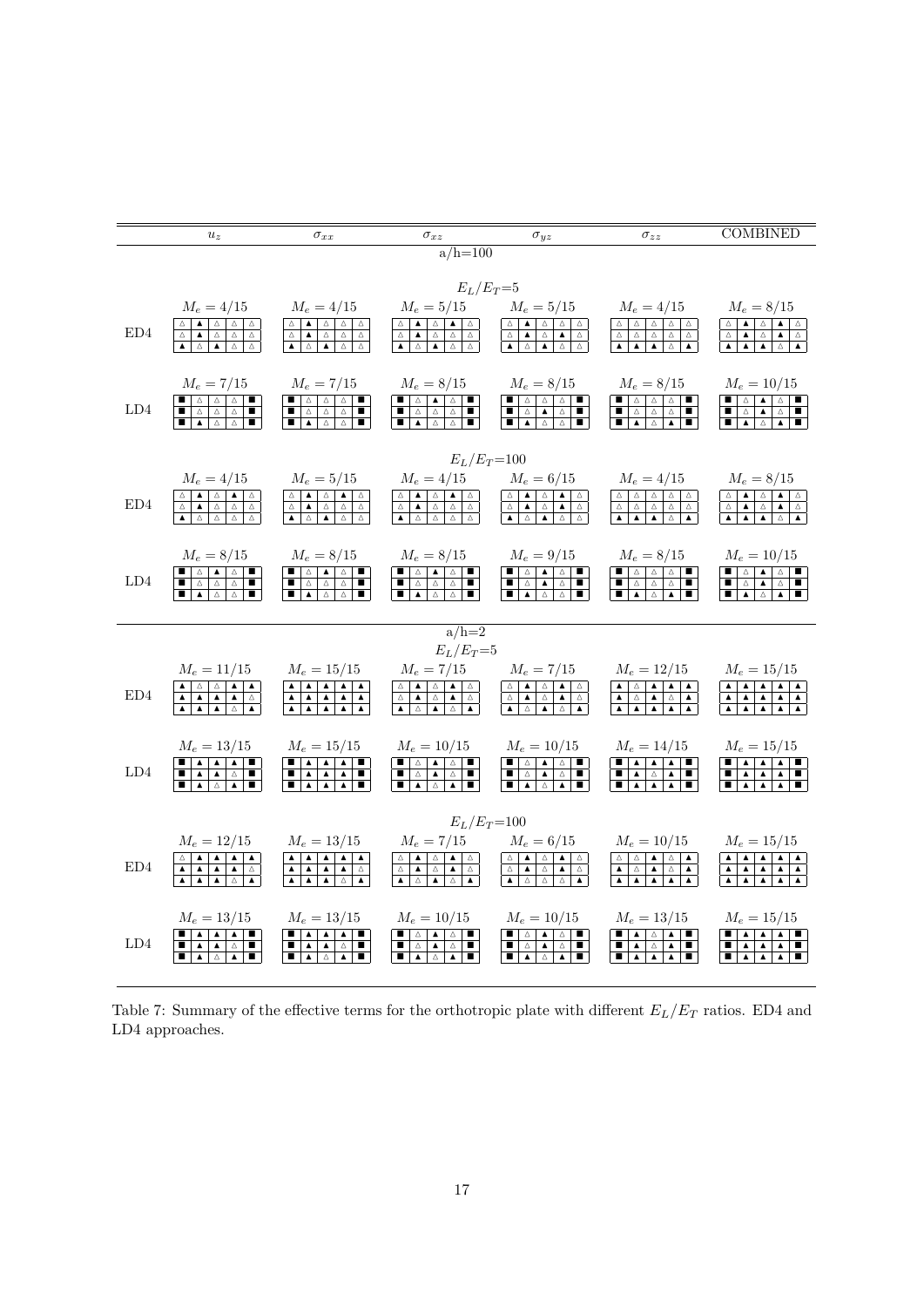|                 | $\overline{u}_z$ | $\overline{\sigma}_{xx}$ | $\overline{\sigma}_{xz}$               | $\overline{\sigma}_{yz}$ | $\overline{\sigma}_{zz}$ |  |  |
|-----------------|------------------|--------------------------|----------------------------------------|--------------------------|--------------------------|--|--|
| $a/h = 100$     |                  |                          |                                        |                          |                          |  |  |
|                 |                  |                          | $0^{\circ}/90^{\circ}/0^{\circ}$       |                          |                          |  |  |
| CLT             | 0.2836           | $\;\:0.5637$             | 0.3280                                 | 0.0239                   | 0.8448                   |  |  |
| FSDT            | 0.2852           | 0.5634                   | 0.3279                                 | 0.0240                   | 0.8465                   |  |  |
| ED4             | 0.2854           | 0.5639                   | 0.4542                                 | 0.0449                   | 0.0100                   |  |  |
| LD4             | 0.2854           | 0.5639                   | 0.4054                                 | 0.0727                   | 0.0100                   |  |  |
|                 |                  |                          | $0^\circ/0^\circ/90^\circ$             |                          |                          |  |  |
| CLT             | 0.6534           | 0.0461                   | 0.2190                                 | 0.0900                   | 1.5714                   |  |  |
| FSDT            | 0.6546           | 0.0461                   | 0.2189                                 | 0.0901                   | 1.5714                   |  |  |
| ED <sub>4</sub> | 0.6553           | 0.0463                   | 0.3477                                 | 0.1089                   | 0.0485                   |  |  |
| LD4             | 0.6553           | 0.0462                   | 0.3867                                 | 0.0912                   | 0.0100                   |  |  |
|                 |                  |                          | $a/h=2$                                |                          |                          |  |  |
|                 |                  |                          | $90^{\circ}/0^{\circ}$<br>$0^{\circ}$  |                          |                          |  |  |
| <b>CLT</b>      | 0.2828           | 0.5625                   | 0.3277                                 | 0.0238                   | 0.0169                   |  |  |
| FSDT            | 3.1598           | 0.3536                   | 0.2255                                 | 0.1040                   | 0.0456                   |  |  |
| ED4             | 5.3692           | 1.2074                   | 0.2687                                 | 0.1632                   | 0.5091                   |  |  |
| LD4             | 5.5094           | 1.4089                   | 0.2541                                 | 0.2000                   | 0.5025                   |  |  |
|                 |                  |                          | $/0^{\circ}/90^{\circ}$<br>$0^{\circ}$ |                          |                          |  |  |
| <b>CLT</b>      | 0.6515           | 0.0460                   | 0.2188                                 | 0.0900                   | 0.0314                   |  |  |
| <b>FSDT</b>     | 3.1153           | 0.0375                   | 0.1657                                 | 0.1499                   | 0.0319                   |  |  |
| ED4             | 5.7526           | 0.2015                   | 0.2140                                 | 0.1914                   | 0.5062                   |  |  |
| LD4             | 5.8611           | 0.2065                   | 0.2313                                 | 0.1741                   | 0.5021                   |  |  |

Table 8: Composite square plate displacements and stresses



(∗): in this case the MP model coincides with the FP model.

Table 9: Summary of the effective terms for the composite plate with different ply orientations. ED4 approach,  $a/h = 100$ . Maximum (MP) and fixed point (FP) criteria.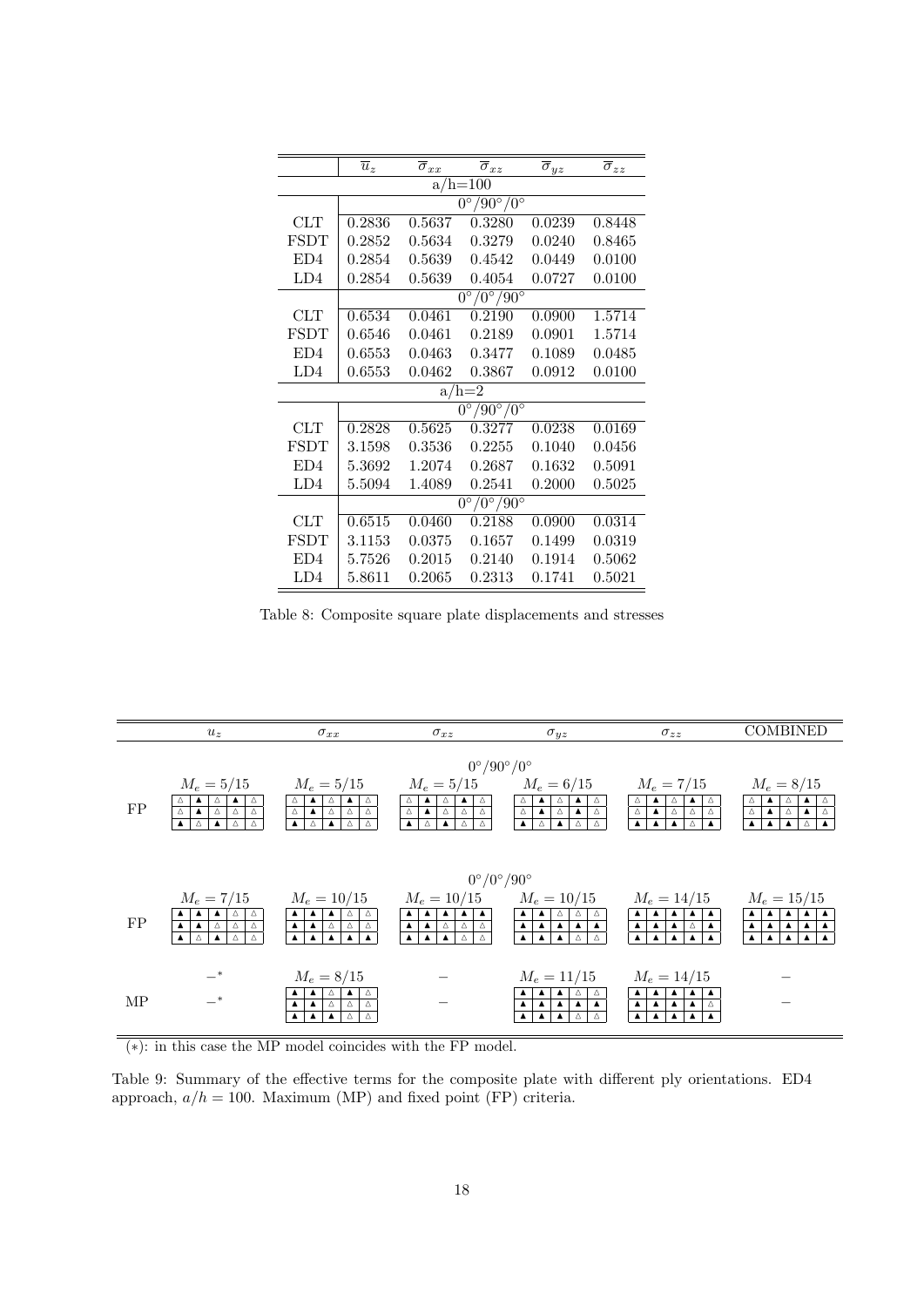

(∗): in this case the MP model coincides with the FP model.

Table 10: Summary of the effective terms for the composite plate with different ply orientations. ED4 approach,  $a/h = 2$ . Maximum (MP) and fixed point (FP) criteria.

|  |  |  |  |  |  |                                          | $u_{\tau}$ | $\sigma_{xx}$ $\sigma_{xz}$ | $\sigma_{uz}$ | $\sigma_{zz}$                    |
|--|--|--|--|--|--|------------------------------------------|------------|-----------------------------|---------------|----------------------------------|
|  |  |  |  |  |  | │■ │▲ │▲ │▲ │■ │▲ │▲ │▲ │■ │▲ │▲ │▲ │■ │ |            |                             |               |                                  |
|  |  |  |  |  |  |                                          |            |                             |               | 99.93 99.93 99.93 100.23 6587.50 |
|  |  |  |  |  |  |                                          |            |                             |               |                                  |

Table 11: Influence of each displacement variable, composite plate. Maximum point criterium. Ply sequence:  $0^{\circ}/0^{\circ}/90^{\circ}$ ,  $a/h = 100$ .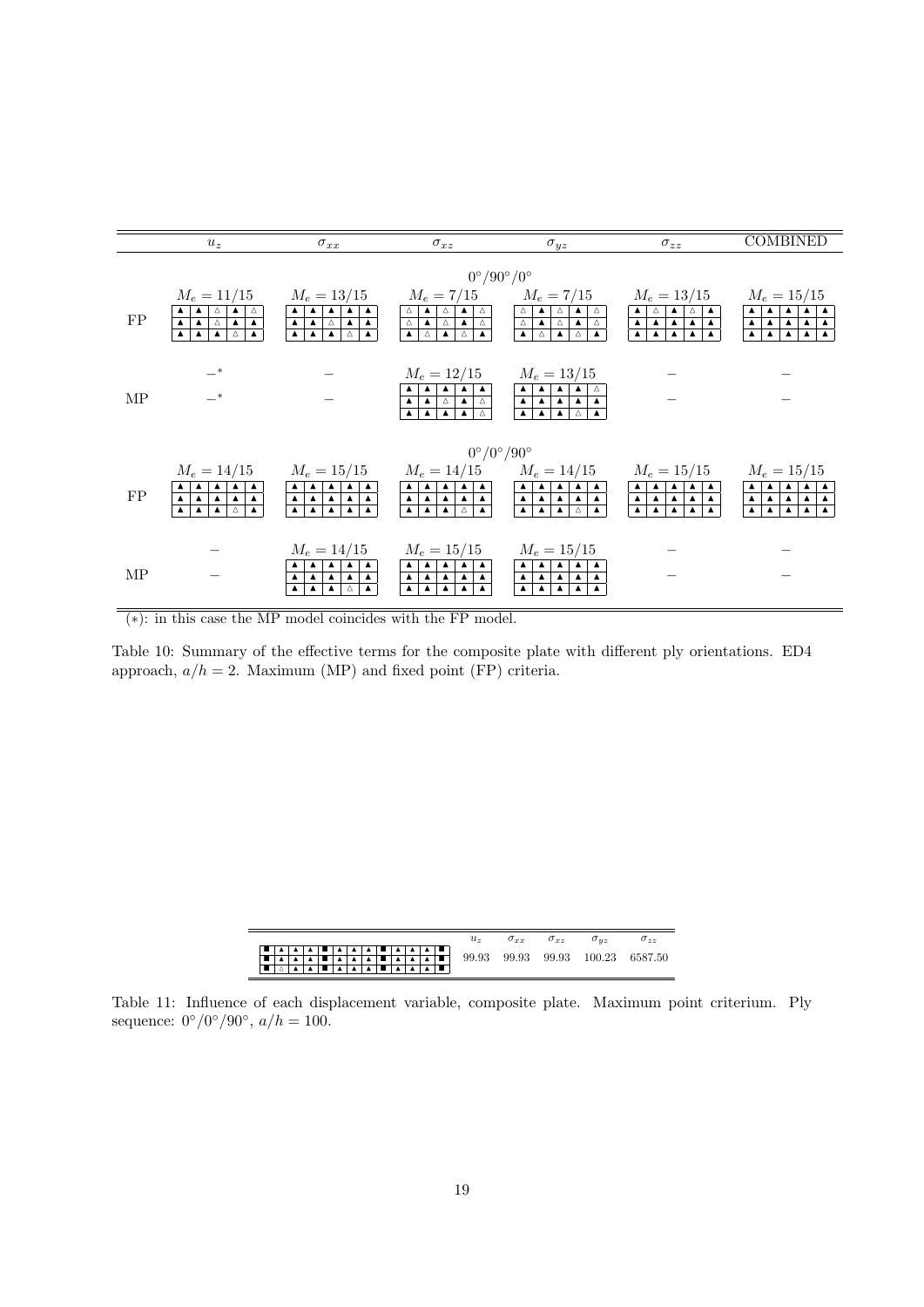

Table 12: Summary of the effective terms for the composite plate with different layers orientation. LD4 approach,  $a/h = 100$ . Maximum point criterium



Table 13: Summary of the effective terms for the composite plate with different layers orientation. LD4 approach,  $a/h = 2$ . Maximum point criterium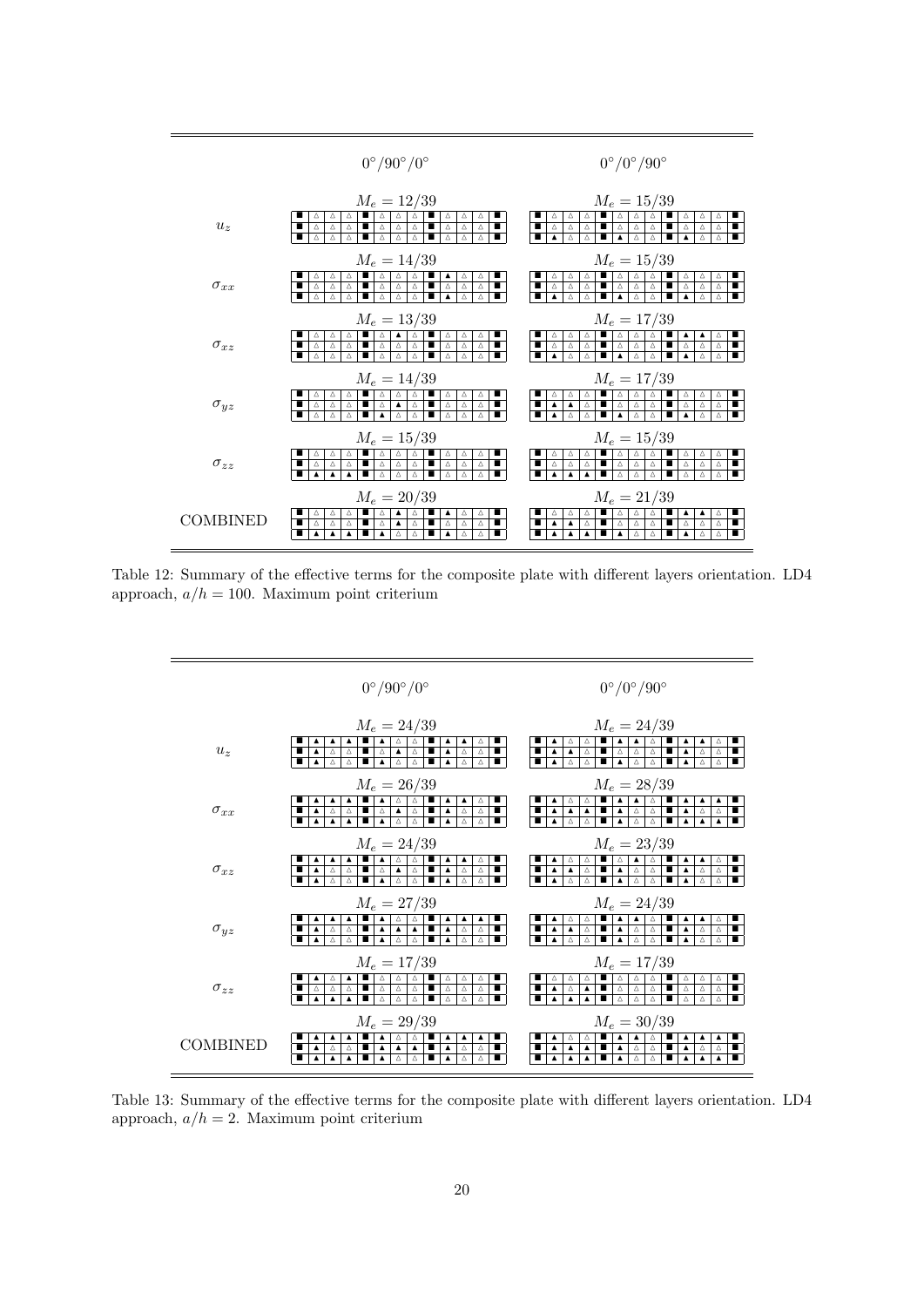|  | $\overline{\phantom{a}}$ |  |  |
|--|--------------------------|--|--|
|--|--------------------------|--|--|

E

a/h= $100$ 

| 3D              | 7.1881 | 4288.00 | 17.594  |
|-----------------|--------|---------|---------|
| CLT             | 5.5798 | 4172.00 | 0.0655  |
| <b>FSDT</b>     | 5.5866 | 4172.00 | 0.0655  |
| ED1             | 5.5866 | 4172.70 | 0.0655  |
| ED <sub>2</sub> | 5.5896 | 4171.50 | 0.0711  |
| ED <sub>3</sub> | 5.7497 | 4178.40 | 2.4241  |
| ED4             | 5.7498 | 4192.60 | 2.4239  |
| LD1             | 7.1743 | 4568.90 | 17.5580 |
| LD <sub>2</sub> | 7.1880 | 4288.00 | 17.5910 |
| LD3             | 7.1880 | 4287.90 | 17.5940 |
| LD4             | 7.1880 | 4287.90 | 17.5940 |

 $\mathrm{a/h=4}$ 

| 3D              | 590.54   | 67.958  | 0.4053 |
|-----------------|----------|---------|--------|
| CLT             | 5.5799   | 6.6752  | 0.0026 |
| <b>FSDT</b>     | 9.8085   | 6.6752  | 0.0026 |
| ED1             | 9.8085   | 7.2882  | 0.0026 |
| ED2             | 10.0666  | 7.2266  | 0.0028 |
| ED <sub>3</sub> | 100.8494 | 12.8060 | 0.0882 |
| ED4             | 101.7211 | 6.2903  | 0.0896 |
| LD1             | 506.2226 | 88.1830 | 0.3509 |
| LD <sub>2</sub> | 590.4421 | 67.9520 | 0.4085 |
| LD3             | 590.5365 | 67.9860 | 0.4053 |
| LD4             | 590.5340 | 67.9580 | 0.4053 |
|                 |          |         |        |

Table 14: Sandwich plate, benchmark 1.  $(\overline{\sigma}_{xx},\overline{\sigma}_{xz})=(\sigma_{xx},\sigma_{xz})/p_z$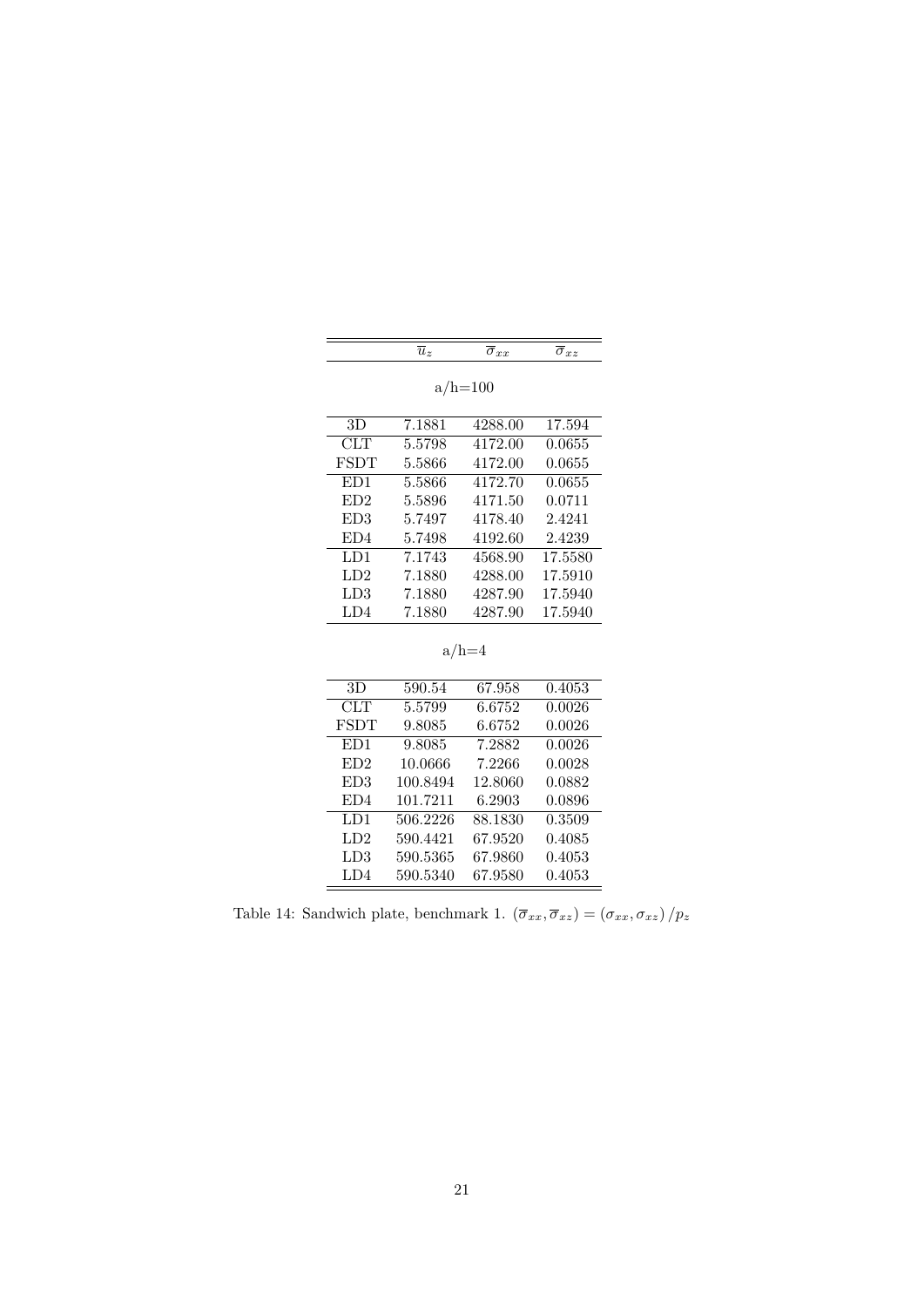

Table 15: Reduced models for a sandwich plate, benchmark 1. LD4 approach,  $a/h = 4$  and  $a/h = 100$ .



Table 16: Reduced models for a sandwich plate, benchmark 2. LD4 approach,  $a/h = 4$  and  $a/h = 100$ .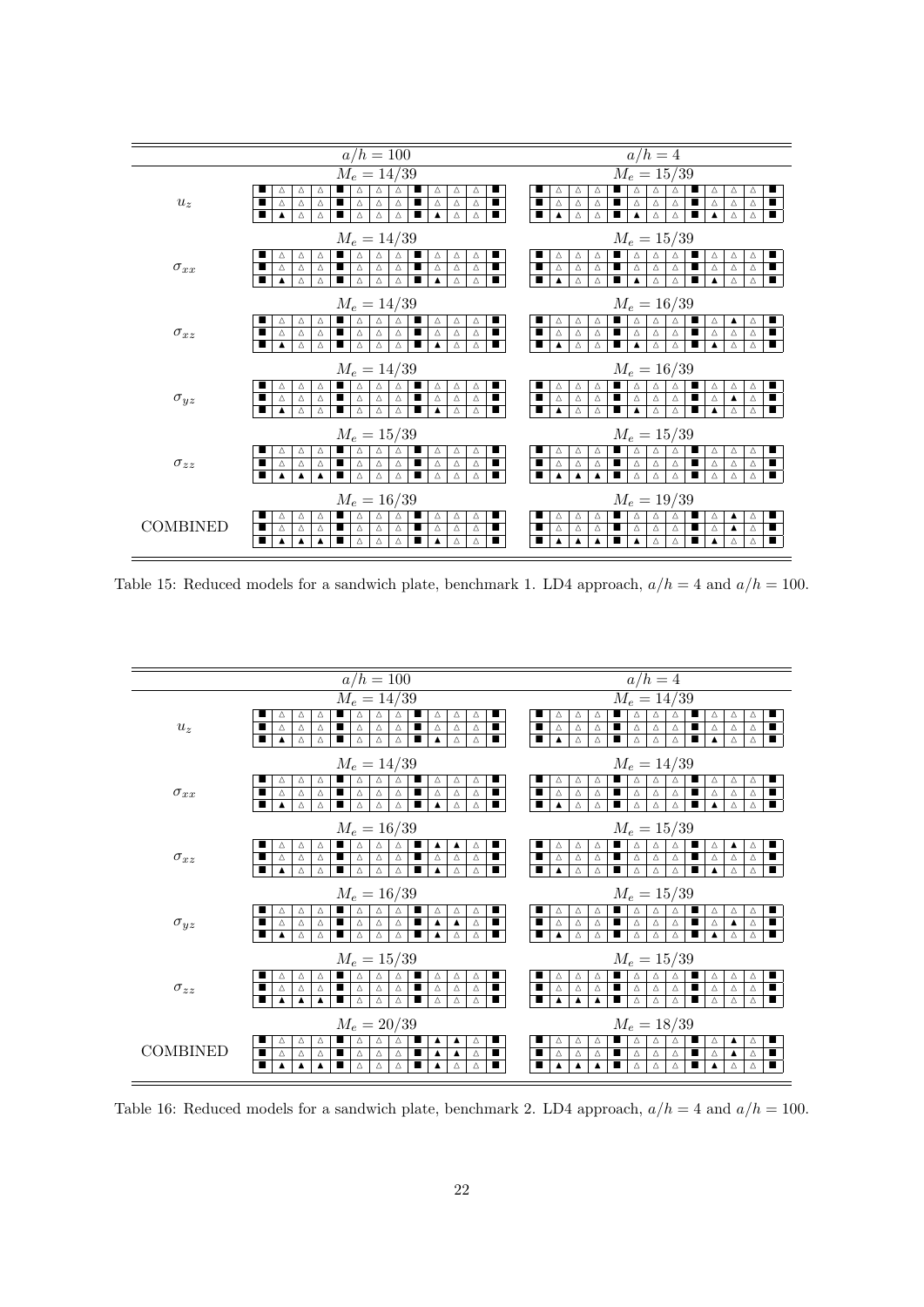| $a/h = 100$     |                       |                  |                  |   |               |   |   |                  |                  |          |   |                  |                  |                  |                |                  |                  |                  |                |               |               |
|-----------------|-----------------------|------------------|------------------|---|---------------|---|---|------------------|------------------|----------|---|------------------|------------------|------------------|----------------|------------------|------------------|------------------|----------------|---------------|---------------|
|                 | Δ                     | Δ                | Δ                |   | Δ<br>Δ        | Δ |   | Δ                | Δ                | Δ        |   | Δ                | Δ                | Δ                |                | Δ                | Δ                | Δ                |                |               |               |
| $u_{zz}$        | ■<br>Δ                | Δ                | Δ                |   | Δ<br>Δ        | Δ | ■ | Δ                | Δ                | Δ        | ∎ | Δ                | Δ                | Δ                | $\blacksquare$ | $\Delta$         | $\Delta$         | $\bigtriangleup$ | т              |               | $M_e = 18/63$ |
|                 | П<br>Δ                | Δ                | Δ                | ■ | Δ<br>Δ        | Δ | ■ | Δ                | Δ                | $\Delta$ | ■ | Δ                | Δ                | Δ                | ■              | $\Delta$         | $\triangle$      | $\triangle$      | ■              |               |               |
| $\sigma_{xx}$   | ∎<br>Δ                | Δ                | Δ                | ■ | Δ<br>Δ        | Δ | п | Δ                | Δ                | Δ        | п | Δ                | Δ                | Δ                | ■              | Δ                | Δ                | Δ                | $\blacksquare$ | $M_e = 19/63$ |               |
|                 | Δ                     | Δ                | $\Delta$         | ■ | Δ<br>Δ        | Δ | ■ | Δ                | Δ                | $\Delta$ | ■ | Δ                | Δ                | Δ                | п              | $\Delta$         | $\Delta$         | $\Delta$         | т              |               |               |
|                 | ■<br>Δ                | Δ                | $\Delta$         | ■ | $\Delta$<br>Δ | Δ |   | $\Delta$         | Δ                | $\Delta$ | п | Δ                | Δ                | $\Delta$         | п              | $\blacktriangle$ | $\Delta$         | $\bigtriangleup$ | $\blacksquare$ |               |               |
| $\sigma_{xz}$   | ■<br>Δ                | Δ                | Δ                | ■ | Δ<br>Δ        | Δ | ■ | Δ                | ▲                | Δ        | ■ | Δ                | Δ                | Δ                | п              | $\Delta$         | Δ                | Δ                | ■              | $M_e = 19/63$ |               |
|                 | п<br>$\Delta$         | Δ                | Δ                | ■ | $\Delta$<br>Δ | Δ | п | Δ                | Δ                | $\Delta$ | п | $\Delta$         | Δ                | $\bigtriangleup$ | п              | $\Delta$         | $\Delta$         | $\Delta$         | п              |               |               |
|                 | ■<br>Δ                | Δ                | Δ                | ■ | Δ<br>Δ        | Δ | ■ | Δ                | Δ                | Δ        | ■ | Δ                | Δ                | Δ                | п              | Δ                | $\triangle$      | Δ                | ■              |               |               |
| $\sigma_{yz}$   | п<br>Δ                | Δ                | Δ                | п | Δ<br>Δ        | Δ | п | Δ                | Δ                | Δ        | п | Δ                | Δ                | Δ                | п              | Δ                | Δ                | Δ                | ■              | $M_e = 19/63$ |               |
|                 | Δ                     | Δ                | Δ                | ■ | Δ<br>Δ        | Δ | ■ | Δ                | ▲                | Δ        | ■ | Δ                | Δ                | Δ                | п              | Δ                | $\Delta$         | Δ                | $\blacksquare$ |               |               |
|                 | ■<br>$\triangle$      | $\Delta$         | Δ                | ■ | $\Delta$<br>Δ | Δ | п | Δ                | Δ                | Δ        | ∎ | $\Delta$         | $\Delta$         | $\Delta$         | ■              | $\Delta$         | Δ                | Δ                |                |               |               |
| $\sigma_{zz}$   | Δ                     | Δ                | Δ                | ∎ | Δ<br>Δ        | Δ | ■ | Δ                | Δ                | Δ        | ∎ | Δ                | Δ                | Δ                | п              | Δ                | Δ                | Δ                |                | $M_e = 20/63$ |               |
|                 | п<br>$\Delta$         | Δ                | Δ                | п | Δ<br>Δ        | Δ | ■ | Δ                | Δ                | Δ        | ∎ | Δ                | Δ                | Δ                | п              | Δ                | Δ                | Δ                | $\blacksquare$ |               |               |
|                 | П<br>$\blacktriangle$ | $\blacktriangle$ | Δ                | п | Δ<br>Δ        | Δ | п | Δ                | Δ                | Δ        | ■ | Δ                | Δ                | Δ                | п              | Δ                | $\triangle$      | Δ                | ■              |               |               |
| <b>COMBINED</b> | Δ                     | Δ                | Δ                | ∎ | Δ<br>Δ        | Δ | ■ | Δ                | ▲                | Δ        | ■ | Δ                | Δ                | Δ                | ■              | Δ                | Δ                | Δ                | ■              | $M_e = 23/63$ |               |
|                 | Δ                     | Δ                | Δ                | ■ | Δ<br>Δ        | Δ | ■ | Δ                | $\blacktriangle$ | Δ        | ■ | Δ                | Δ                | Δ                | п              | $\Delta$         | Δ                | Δ                | т              |               |               |
|                 | ■<br>$\blacktriangle$ | ▲                | Δ                | ■ | Δ<br>Δ        | Δ |   | Δ                | Δ                | $\Delta$ | п | Δ                | Δ                | $\triangle$      | п              | $\blacktriangle$ | $\triangle$      | $\triangle$      | $\blacksquare$ |               |               |
|                 |                       |                  |                  |   |               |   |   | $a/h=4$          |                  |          |   |                  |                  |                  |                |                  |                  |                  |                |               |               |
|                 | ■<br>Δ                | Δ                | Δ                | ■ | Δ<br>Δ        | Δ |   | Δ                | Δ                | Δ        | п | Δ                | Δ                | Δ                | ш              | Δ                | $\Delta$         | Δ                | ■              |               |               |
| $u_z$           | ■<br>Δ                | $\Delta$         | Δ                | п | Δ<br>Δ        | Δ | ■ | Δ                | Δ                | Δ        | ■ | Δ                | Δ                | Δ                | п              | $\Delta$         | $\bigtriangleup$ | $\Delta$         | $\blacksquare$ | $M_e = 19/63$ |               |
|                 | $\Delta$<br>■         | $\Delta$         | Δ                | ■ | $\Delta$<br>Δ | Δ | ■ | $\blacktriangle$ | $\Delta$         | Δ        | ∎ | $\Delta$         | Δ                | Δ                | ■              | $\triangle$      | Δ                | Δ                |                |               |               |
| $\sigma_{xx}$   | ■<br>Δ                | Δ                | Δ                | ■ | Δ<br>Δ        | Δ | ■ | Δ                | Δ                | Δ        | п | Δ                | Δ                | Δ                | п              | ▲                | Δ                | Δ                | ■              | $M_e = 21/63$ |               |
|                 | Δ<br>∎                | Δ                | Δ                | ■ | Δ<br>Δ        | Δ | ■ | Δ                | Δ                | Δ        | ∎ | Δ                | Δ                | Δ                | ■              | $\Delta$         | Δ                | Δ                | $\blacksquare$ |               |               |
|                 | П<br>Δ                | Δ                | Δ                | п | Δ<br>Δ        | Δ | п | ▲                | Δ                | Δ        | ■ | Δ                | Δ                | Δ                | п              | $\blacktriangle$ | $\triangle$      | $\triangle$      | ■              |               |               |
| $\sigma_{xz}$   | Δ                     | Δ                | Δ                | ■ | Δ<br>Δ        | Δ | ■ | Δ                | Δ                | Δ        | ■ | Δ                | Δ                | Δ                | ■              | ▲                | ▲                | Δ                | ■              | $M_e = 22/63$ |               |
|                 | ∎<br>Δ                | Δ                | Δ                | п | Δ<br>Δ        | Δ | ■ | Δ                | Δ                | Δ        | ■ | Δ                | Δ                | Δ                | п              | $\Delta$         | Δ                | Δ                | т              |               |               |
|                 | ■<br>$\Delta$         | Δ                | $\Delta$         | ■ | Δ<br>Δ        | Δ | п | ▲                | Δ                | $\Delta$ | ∎ | Δ                | $\Delta$         | $\triangle$      | п              | $\blacktriangle$ | $\Delta$         | $\triangle$      |                |               |               |
| $\sigma_{yz}$   | ■<br>Δ                | Δ                | Δ                | ■ | Δ<br>Δ        | Δ | ■ | Δ                | Δ                | Δ        | ■ | Δ                | Δ                | Δ                | ш              | Δ                | Δ                | Δ                | ■              |               |               |
|                 | п<br>Δ                | $\Delta$         | Δ                | п | $\Delta$<br>Δ | Δ | ■ | Δ                | Δ                | Δ        | ∎ | Δ                | $\blacktriangle$ | $\triangle$      | п              | $\Delta$         | $\Delta$         | $\Delta$         | П              | $M_e = 21/63$ |               |
|                 | ■<br>Δ                | Δ                | Δ                | п | $\Delta$<br>Δ | Δ | ■ | ▲                | Δ                | $\Delta$ | ■ | $\blacktriangle$ | Δ                | Δ                | п              | $\Delta$         | $\triangle$      | $\Delta$         | $\blacksquare$ |               |               |
| $\sigma_{zz}$   | ∎<br>Δ                | Δ                | Δ                | ■ | Δ<br>Δ        | Δ | ■ | Δ                | Δ                | Δ        | ∎ | Δ                | Δ                | Δ                | п              | Δ                | Δ                | Δ                | ■              |               |               |
|                 | ∎<br>Δ                | Δ                | Δ                | ■ | Δ<br>Δ        | Δ | п | Δ                | Δ                | Δ        | п | Δ                | Δ                | Δ                | ш              | Δ                | Δ                | Δ                | п.             | $M_e = 21/63$ |               |
|                 | ■<br>$\blacktriangle$ | ▲                | ▲                | ∎ | Δ<br>Δ        | Δ | ■ | Δ                | Δ                | Δ        | ∎ | Δ                | Δ                | Δ                | п              | Δ                | Δ                | Δ                |                |               |               |
| <b>COMBINED</b> | Δ                     | Δ                | Δ                | ■ | Δ<br>Δ        | Δ | п | Δ                | Δ                | Δ        | ■ | Δ                | Δ                | Δ                | ■              | ▲                | $\blacktriangle$ | Δ                | $\blacksquare$ | $M_e = 27/63$ |               |
|                 | ■<br>Δ                | Δ                | Δ                | ∎ | Δ<br>Δ        | Δ | ■ | Δ                | Δ                | Δ        | ■ | Δ                | ▲                | Δ                | ■              | Δ                | Δ                | Δ                | $\blacksquare$ |               |               |
|                 | ■<br>$\blacktriangle$ | ▲                | $\blacktriangle$ | ■ | Δ<br>Δ        | Δ | ■ | ▲                | Δ                | Δ        | ■ | ▲                | Δ                | Δ                |                | $\blacktriangle$ | Δ                | Δ                |                |               |               |

Table 17: Reduced model for sandwich plates, benchmark 3.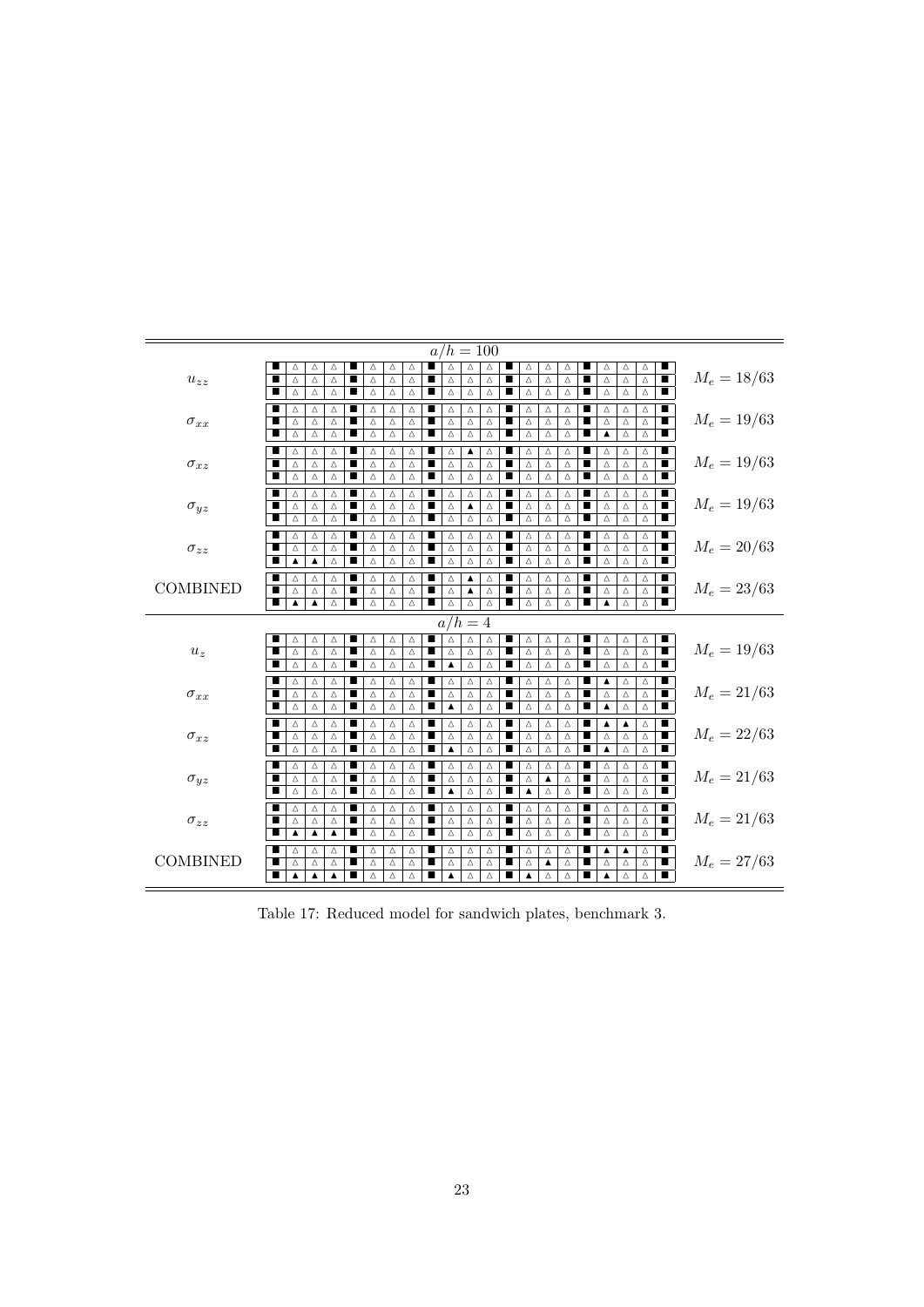# Figures



Figure 1: Plate reference frame.



Figure 2:  $\overline{\sigma}_{yz}$  and  $\overline{\sigma}_{zz}$  vs z. Isotropic plate,  $a/h = 100$ . RM stands for reduced model.



Figure 3:  $\overline{\sigma}_{yz}$  and  $\overline{\sigma}_{zz}$  vs z. Orthotropic plate.  $a/h = 100$ ,  $E_L/E_T = 100$ .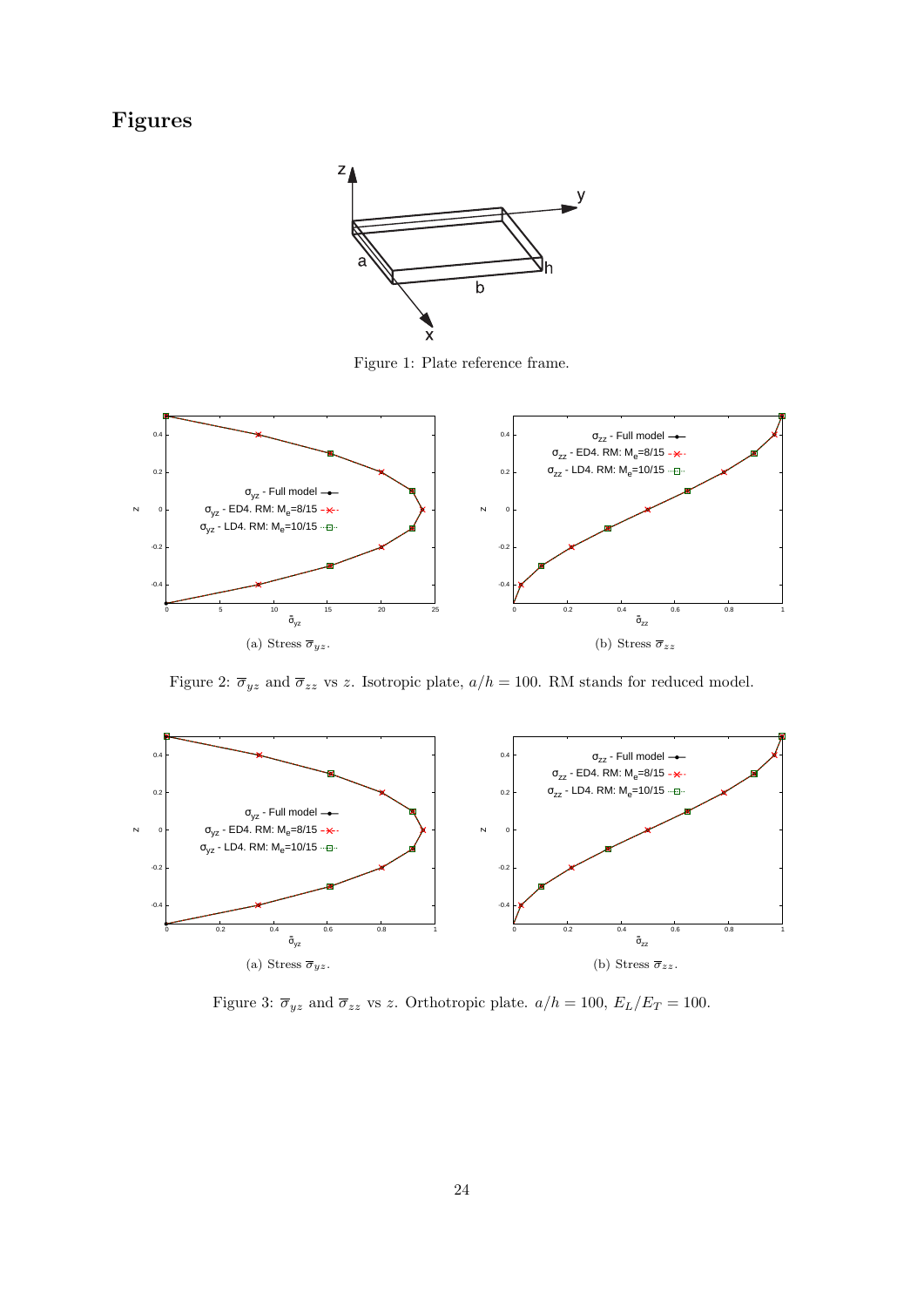

Figure 4:  $\overline{\sigma}_{xz}$  and  $\overline{\sigma}_{yz}$  vs z. Composite plate,  $a/h = 100$ , ply sequence:  $0^{\circ}/90^{\circ}/0^{\circ}$ . Fixed point criterium.



Figure 5:  $\overline{\sigma}_{xz}$  and  $\overline{\sigma}_{yz}$  vs z. Composite plate,  $a/h = 2$ .



Figure 6:  $\overline{\sigma}_{xz}$  and  $\overline{\sigma}_{yz}$  vs z. Composite plate,  $a/h = 100$ . Maximum point criterium.